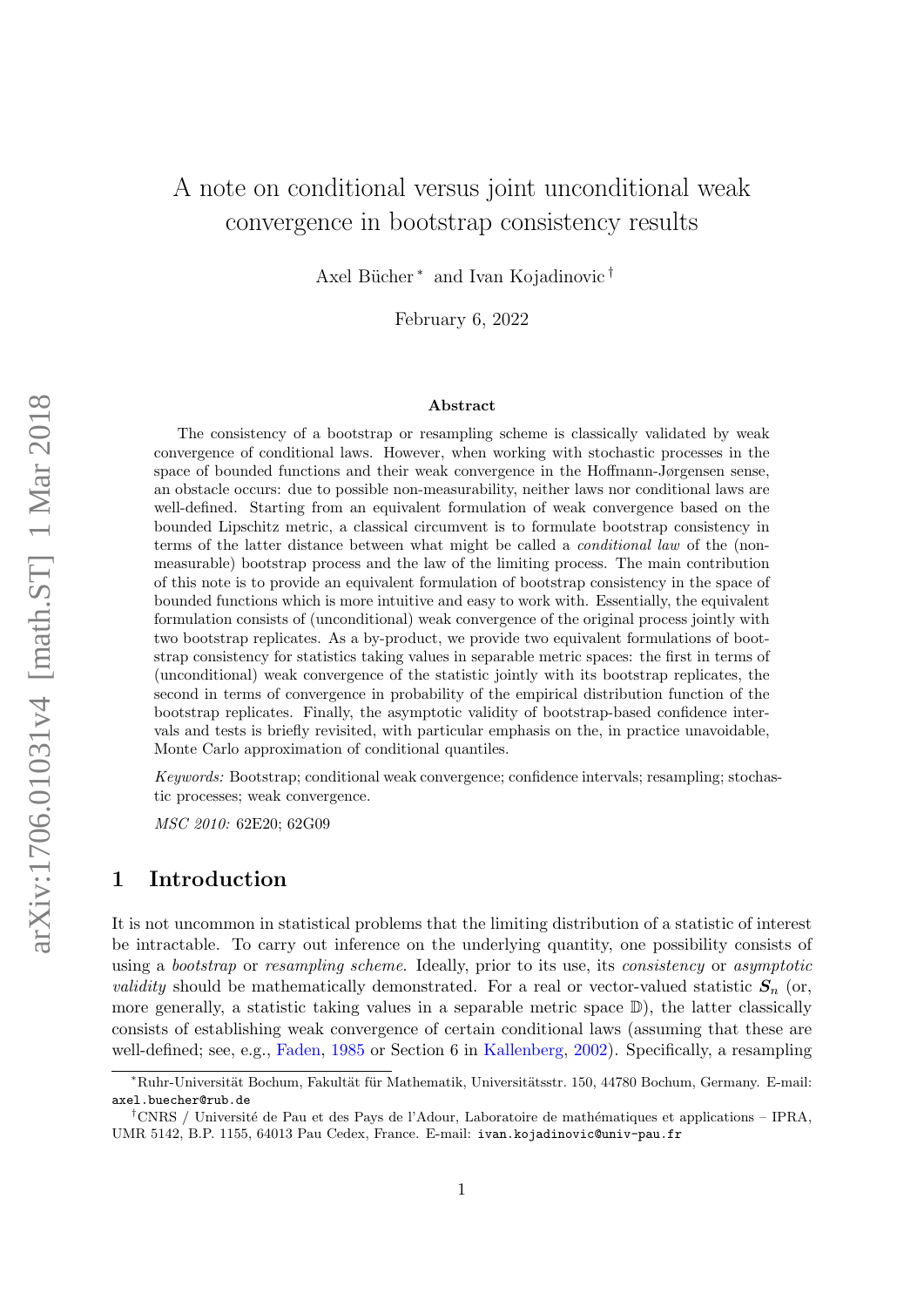scheme can be considered asymptotically consistent if an appropriate distance between the conditional distribution of a *bootstrap replicate* of  $S_n$  given the available observations and the distribution of  $S_n$  is shown to converge to zero in probability; see, for instance, [Bickel and](#page-16-0) [Freedman](#page-16-0) [\(1981\)](#page-16-0), [van der Vaart](#page-17-2) [\(1998,](#page-17-2) Chapter 23), [Horowitz](#page-17-3) [\(2001\)](#page-17-3) and the references therein, or Assertions  $(c)$  and  $(e)$  in Lemma [2.2](#page-4-0) below. A first contribution of this note is to show that, under minimal conditions, the aforementioned convergence of conditional laws is actually equivalent to the (unconditional) weak convergence of  $S_n$  jointly with two bootstrap replicates to independent copies of the same limit. As pointed out by a referee, the proof of this result relies on a key idea dating back to [Hoeffding](#page-17-4) [\(1952\)](#page-17-4), which has been used to derive quite similar statements since then; see, for instance, Lemma 4.1 in Dümbgen and Del Conte-Zerial  $(2013)$ and the additional references given in Section [2.](#page-2-0) Furthermore, we provide an interesting third equivalent formulation of the consistency of a bootstrap for  $S_n$ . It roughly states that the distance between the empirical distribution of the bootstrap replicates and the unobservable distribution of  $S_n$  converges in probability to zero as the number of replicates and the sample size increase (see also [Beran et al.,](#page-16-2) [1987,](#page-16-2) Section 4, for a similar result). The latter is particularly meaningful given that most applications of resampling involve at some point approximating the unobservable distribution of  $S_n$  by the empirical distribution of a finite number of bootstrap replicates.

In many situations, the D-valued statistic of interest  $S_n$  is a "sufficiently smooth" functional of a certain stochastic process  $\mathbb{G}_n$  belonging to the space  $\ell^{\infty}(T)$  of bounded functions defined on some arbitrary set T (think of the general empirical process, for instance, as defined in Chapter 2 of [van der Vaart and Wellner,](#page-17-5) [2000\)](#page-17-5). Note that  $\ell^{\infty}(T)$ , when equipped with the supremum distance, is in general neither separable nor complete, and that  $\mathbb{G}_n$  is usually allowed to be non-measurable as well. As a consequence, neither laws nor conditional laws are welldefined in general, which complicates the theoretical analysis of bootstraps for  $\mathbb{G}_n$ . Following Giné and Zinn [\(1990\)](#page-17-6), the consistency of a resampling scheme is then commonly defined by the requirement that the bounded Lipschitz distance between the candidate limiting law and a suitable adaptation of what might be called a conditional law of the bootstrap replicate (even though the latter does not exist in the classical sense due to non-measurability) converges to zero in outer probability. For instance, for the general empirical process based on independent and identically distributed observations, such an investigation is carried out in [Præstgaard](#page-17-7) [and Wellner](#page-17-7) [\(1993\)](#page-17-7) (see also [van der Vaart and Wellner,](#page-17-5) [2000,](#page-17-5) Section 3.6) for the so-called empirical bootstrap and various other exchangeable bootstraps. The appeal of working at the stochastic process level then arises from the fact that such bootstrap consistency results can be transferred to the D-valued statistic level (often,  $\mathbb{D} = \mathbb{R}^d$ ) by means of appropriate extensions of the continuous mapping theorem and the functional delta method.

It may however be argued that the aforementioned generalization of the classical conditional formulation of bootstrap consistency is unintuitive and complicated to use given the subtlety of the underlying mathematical concepts (in particular, relying on "conditional laws" of nonmeasurable maps). The latter seems all the more true for instance for empirical processes based on estimated or serially dependent observations (see, e.g., Rémillard and Scaillet, [2009;](#page-17-8) [Segers,](#page-17-9) [2012;](#page-17-9) Bücher and Kojadinovic,  $2016a$ ). The main contribution of this note is to show that the D-valued results from Section [2](#page-2-0) continue to hold for stochastic processes with bounded sample paths: the "conditional" formulation is actually equivalent to the (unconditional) weak convergence of the initial stochastic process jointly with two bootstrap replicates. From a practical perspective, using the latter unconditional formulation may have two important advantages. First and most importantly, it may be easier to prove in certain situations than the conditional formulation. For this reason, it was for instance used, as explained above, for empirical processes based on estimated or serially dependent observations; see also Section [3](#page-7-0) below for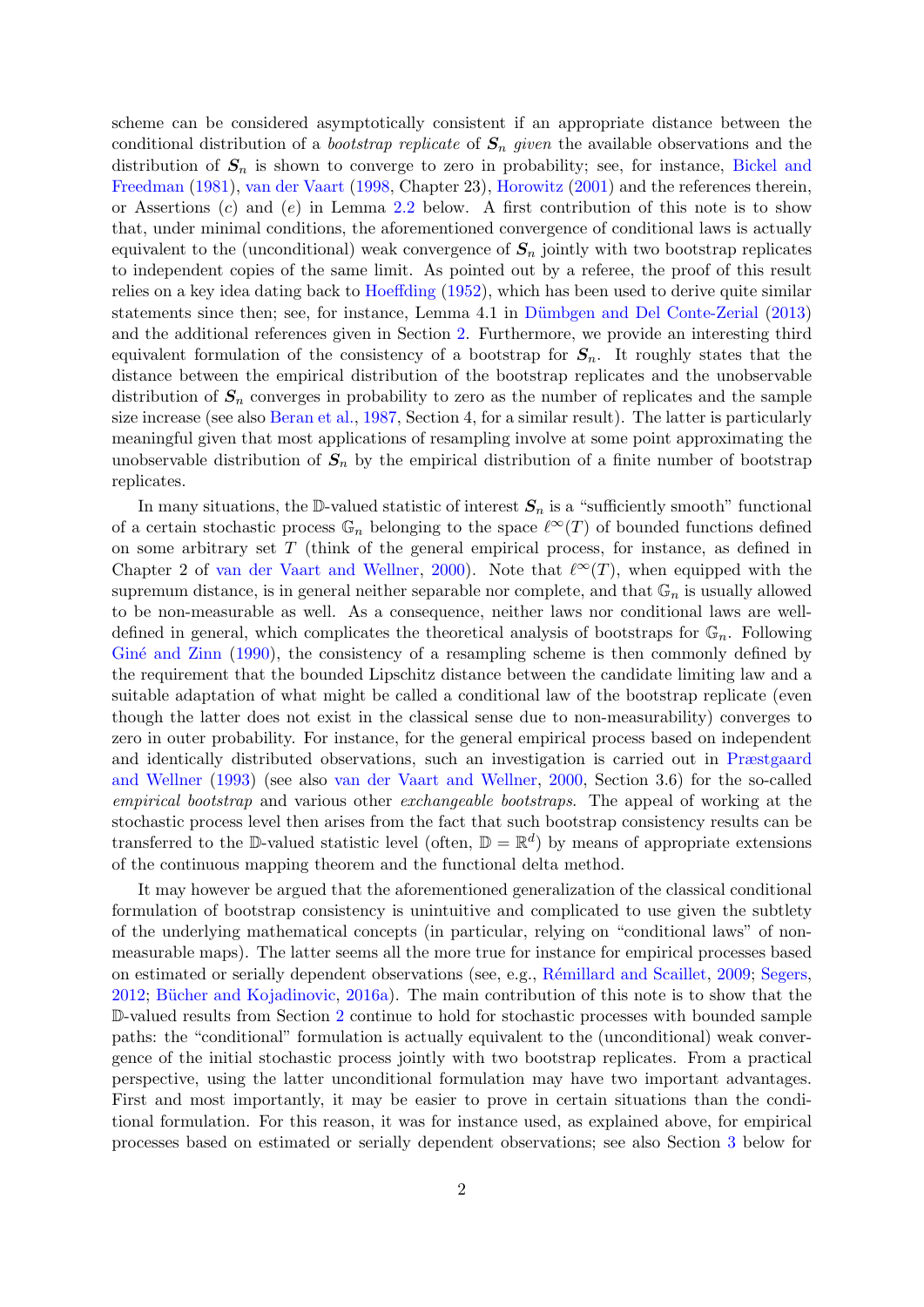additional references. Second, the unconditional formulation may be transferable to the statistic level for a slightly larger class of functionals of the stochastic process under consideration. The latter follows for instance from the fact that continuous mapping theorems for the bootstrap, that is, adapted to the conditional formulation, require more than just continuity of the map that transforms the stochastic process into the statistic of interest (see, e.g., [Kosorok,](#page-17-10) [2008,](#page-17-10) Section 10.1.4). Furthermore, there does not seem hitherto to exist an *extended* continuous mapping theorem (see, e.g., [van der Vaart and Wellner,](#page-17-5) [2000,](#page-17-5) Theorem 1.11.1) for the bootstrap. Once the unconditional formulation is transferred to a separable metric space  $\mathbb D$  (with  $\mathbb D$ ) being typically  $\mathbb{R}^d$ ), the classical conditional statement immediately follows by the equivalence at the D-valued statistic level mentioned above. Finally, let us mention that the equivalence at the stochastic process level is well-known for the special case of multiplier central limit theorems  $(CLTs)$  for the general empirical process based on i.i.d. observations using results of [van der](#page-17-5) [Vaart and Wellner](#page-17-5) [\(2000,](#page-17-5) Section 2.9) (note that multiplier CLTs are sometimes also referred to as multiplier or weighted bootstraps; see, e.g., [Kosorok,](#page-17-10) [2008,](#page-17-10) [Cheng and Huang](#page-16-4) [\(2010\)](#page-16-4) and the references therein). As such, our proven equivalence at the stochastic process level can be seen as an extension of the latter work.

As an illustration of our results, we revisit the fact that bootstrap consistency implies that bootstrap-based confidence intervals are asymptotically valid in terms of coverage and that bootstrap-based tests hold their level asymptotically; see, for instance, [van der Vaart](#page-17-2) [\(1998,](#page-17-2) Lemma 23.3) for a related result and [Horowitz](#page-17-3) [\(2001,](#page-17-3) Sections 3.3 and 3.4) for more specialized and deeper results. In particular, we provide results which explicitly take into account that (unobservable) conditional quantiles must be approximated by Monte Carlo in practice.

Finally, we would like to stress that the asymptotic results in this note are all of first order. Higher order correctness of a resampling scheme (usually considered for real-valued statistics) may still be important in small samples. The reader is referred to [Hall](#page-17-11) [\(1992\)](#page-17-11) for more details.

This note is organized as follows. The equivalence between the aforementioned formulations of asymptotic validity of bootstraps of statistics taking values in separable metric spaces is proved in Section [2.](#page-2-0) Section [3](#page-7-0) states conditions under which the results of Section [2](#page-2-0) extend to stochastic processes with bounded sample paths. In Section [4,](#page-12-0) it is formally verified that, as expected, bootstrap consistency implies asymptotic validity of bootstrap-based confidence intervals and tests. A summary of results and concluding remarks are given in the last section.

In the rest of the document, the arrow ' $\rightsquigarrow$ ' denotes weak convergence, while the arrows '<sup>a.s.</sup>' and  $\leftarrow^{\mathbb{P}}$  denote almost sure convergence and convergence in probability, respectively.

## <span id="page-2-0"></span>2 Equivalent statements of bootstrap consistency in separable metric spaces

The generic setup considered in this section is as follows. The available data will be denoted by  $X_n$ . Apart from measurability, no assumptions are made on  $X_n$ , but it is instructive to think of  $X_n$  as an *n*-tuple of multivariate observations which may possibly be serially dependent. Let  $(\mathbb{D}, d)$  denote a separable metric space. We are interested in approximating the law of some D-valued statistic computed from  $X_n$ , denoted by  $S_n = S_n(X_n)$ . D-valued bootstrap replicates of  $S_n$ , on which inference could be based, will be denoted by  $S_n^{(1)} = S_n^{(1)}(X_n, W_n^{(1)})$ ,  $S_n^{(2)} =$  $S_n^{(2)}(X_n, W_n^{(2)})$ , ..., where  $W_n^{(1)}, W_n^{(2)}, \ldots$ , typically R-valued, are identically distributed and represent additional sources of randomness such that  $S_n^{(1)}, S_n^{(2)}, \ldots$  are independent conditionally on  $X_n$ .

The previous setup is general enough to encompass most if not all types of resampling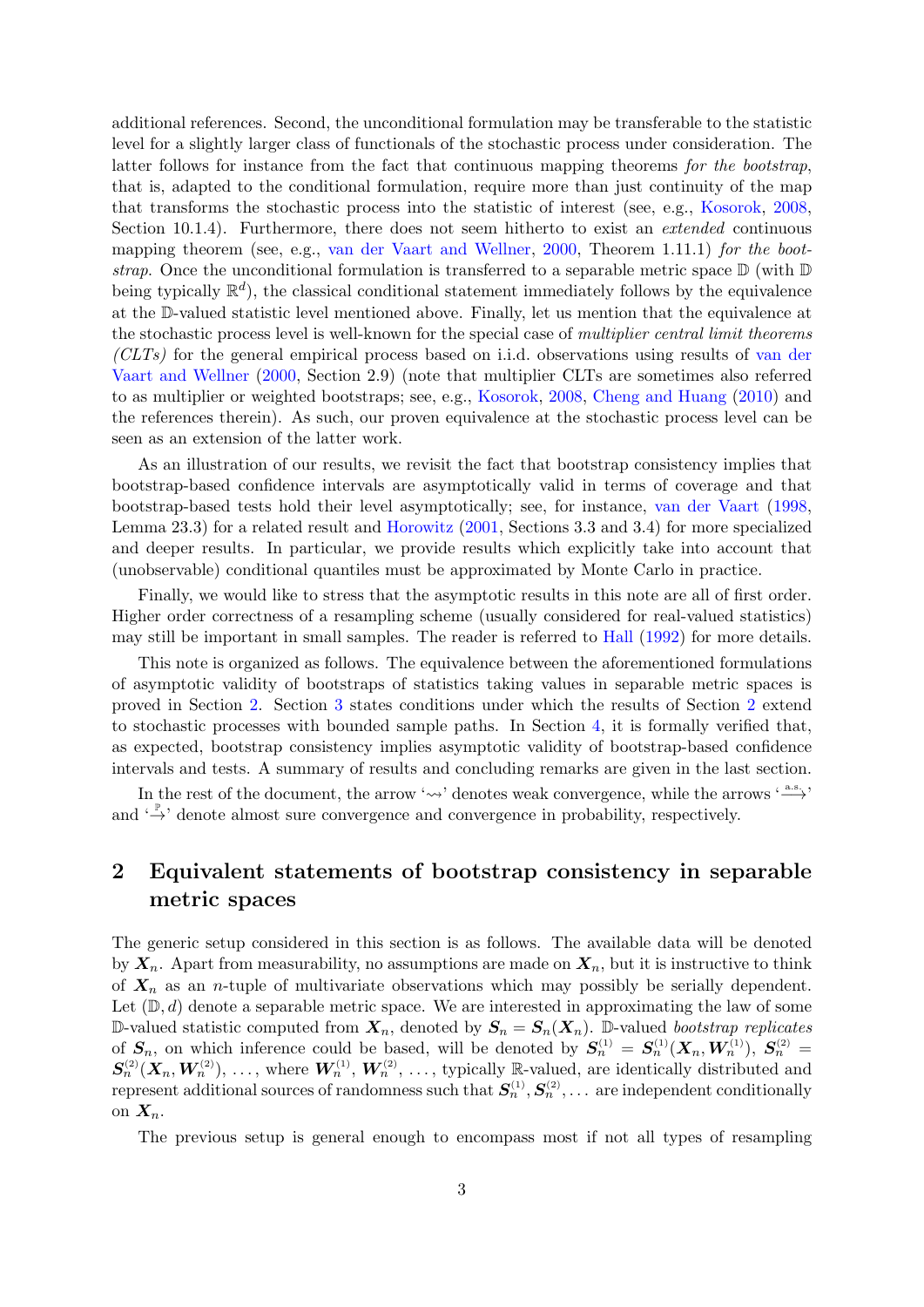procedures. For instance, when  $\mathbb{D} = \mathbb{R}^d$ , the classical *empirical* (multinomial) bootstrap of [Efron](#page-17-12) [\(1979\)](#page-17-12) based on resampling with replacement from some original i.i.d. data set  $X_n =$  $(X_1,\ldots,X_n)$  can be obtained by letting the  $W_n^{(i)} = (W_{n1}^{(i)},\ldots,W_{nn}^{(i)})$  be i.i.d. multinomially distributed with parameter  $(n, 1/n, ..., 1/n)$ . Indeed, for fixed  $i \in \mathbb{N}$ , the sample  $X_n^*$  $(X_1^*,\ldots,X_n^*)$  constructed by including the *j*th original observation  $X_j$  exactly  $W_{nj}^{(i)}$  times,  $j \in \{1, \ldots, n\}$ , may be identified with a sample being drawn with replacement from the original observations. Many other resampling schemes are included as well: block bootstraps for time series such as the one of Künsch  $(1989)$ , (possibly dependent) multiplier (or weighted, wild) bootstraps (see, e.g., [Shao,](#page-17-14) [2010\)](#page-17-14) or the parametric bootstrap (see, e.g., [Stute et al.,](#page-17-15) [1993;](#page-17-15) [Gen-](#page-17-16)est and Rémillard, [2008\)](#page-17-16). For all but the last mentioned resampling scheme,  $W_n^{(1)}$ ,  $W_n^{(2)}$ , ..., could be interpreted as i.i.d. vectors of *bootstrap weights*, independent of  $X_n$ . Several examples of such weights when  $X_n$  corresponds to n i.i.d. observations are given for instance in [van der](#page-17-5) [Vaart and Wellner](#page-17-5) [\(2000,](#page-17-5) Section 3.6.2).

The previous setup is formally summarized in the following assumption. Recall the notions of conditional independence and regular conditional distribution; see, e.g., [Kallenberg](#page-17-1) [\(2002\)](#page-17-1), Section 6.

<span id="page-3-0"></span>**Condition 2.1** (D-valued resampling mechanism). Let  $(D,d)$  denote a separable metric space equipped with the Borel sigma field  $\mathcal{D}$ , and let  $(\Omega, \mathcal{A}, \mathbb{P})$  denote a probability space. For  $n \in \mathbb{N}$ , let  $X_n:\Omega\to\mathcal{X}_n$  be a random variable in some measurable space  $\mathcal{X}_n$ . Furthermore, let  $\boldsymbol{W}_n^{(i)}:\Omega\to\mathcal{X}_n$  $W_n$ ,  $i \in \mathbb{N}$ , denote identically distributed random variables in some measurable space  $W_n$  and let  $S_n^{(i)} = S_n^{(i)}(X_n, W_n^{(i)})$ ,  $i \in \mathbb{N}$ , be  $\mathbb{D}\text{-valued statistics}$  (to be considered as bootstrap replicates of some  $\mathbb{D}\text{-valued statistic } S_n = S_n(X_n)$  that are independent conditionally on  $X_n$ . Finally, assume that  $\mathbb{P}(\mathbf{S}_n^{(1)} \in \cdot \mid \mathbf{X}_n)$  has a regular version, denoted by  $\mathbb{P}^{\mathbf{S}_n^{(1)} \mid \mathbf{X}_n} : \mathcal{X}_n \times \mathcal{D} \to \mathbb{R}$  and called the (regular) conditional distribution of  $S_n^{(1)}$  given  $X_n$ .

The last assumption in the previous condition concerning the existence of the conditional distribution of  $S_n^{(1)}$  given  $X_n$  is automatically satisfied if there exists a possibly different metric e on  $\mathbb D$  which is equivalent to d such that  $(\mathbb D, e)$  is complete. In that case,  $\mathbb D$  is a Borel space, see Theorem A1.2 in [Kallenberg](#page-17-1) [\(2002\)](#page-17-1), and the assertion follows from Theorem 6.3 in that reference. The existence of the aforementioned conditional distribution can also be guaranteed if the underlying probability space has a product structure, that is, if  $\Omega = \Omega_0 \times \Omega_1 \times \cdots$  with probability measure  $\mathbb{P} = \mathbb{P}_0 \otimes \mathbb{P}_1 \otimes \cdots$ , where  $\mathbb{P}_i$  denotes the probability measure on  $\Omega_i$ , such that, for any  $\omega \in \Omega$ ,  $\mathbf{X}_n(\omega)$  only depends on the first coordinate of  $\omega$  and  $\mathbf{W}_n^{(i)}(\omega)$  only depends on the  $(i+1)$ -coordinate of  $\omega$ , implying in particular that  $\mathbf{X}_n, \mathbf{W}_n^{(1)}, \mathbf{W}_n^{(2)}, \dots$  are independent. In that case, it can readily be checked by Fubini's theorem that  $(\boldsymbol{x}_n, A) \mapsto \mathbb{P}_1(\boldsymbol{S}_n^{(1)}(\boldsymbol{x}_n, \boldsymbol{W}_n^{(1)}) \in A)$ defines a regular version of the conditional distribution of  $S_n^{(1)}$  given  $X_n$ .

In a related way, for arbitrary real-valued functions h such that  $\mathbb{E}[h(\mathbf{S}_n^{(1)})] < \infty$ , conditional expectations  $\mathbb{E}\{h(\mathbf{S}_n^{(1)}) \mid \mathbf{X}_n\}$  are always to be understood as integration of  $h(\mathbf{S}_n^{(1)})$  with respect to  $\mathbb{P}^{\mathbf{S}_n^{(1)}|\mathbf{X}_n}$  [\(Kallenberg,](#page-17-1) [2002,](#page-17-1) Theorem 6.4).

Lemma [2.2](#page-4-0) below is one of the main result of this note and essentially shows that the unconditional weak convergence of a statistic jointly with two of its bootstrap replicates is equivalent to the convergence in probability of the conditional law of a bootstrap replicate. The latter (with convergence in probability possibly replaced by almost sure convergence) is the classical mathematical definition of the asymptotic validity of a resampling scheme. A further equivalent formulation, of interest for applications, is also provided. Parts of these equivalences can also be found in Dümbgen and Del Conte-Zerial [\(2013\)](#page-16-1), Lemma 4.1, relying on ideas put forward in [Hoeffding](#page-17-4) [\(1952\)](#page-17-4) and also exploited in [Romano](#page-17-17) [\(1989\)](#page-17-17) and [Chung and Romano](#page-16-5) [\(2013\)](#page-16-5).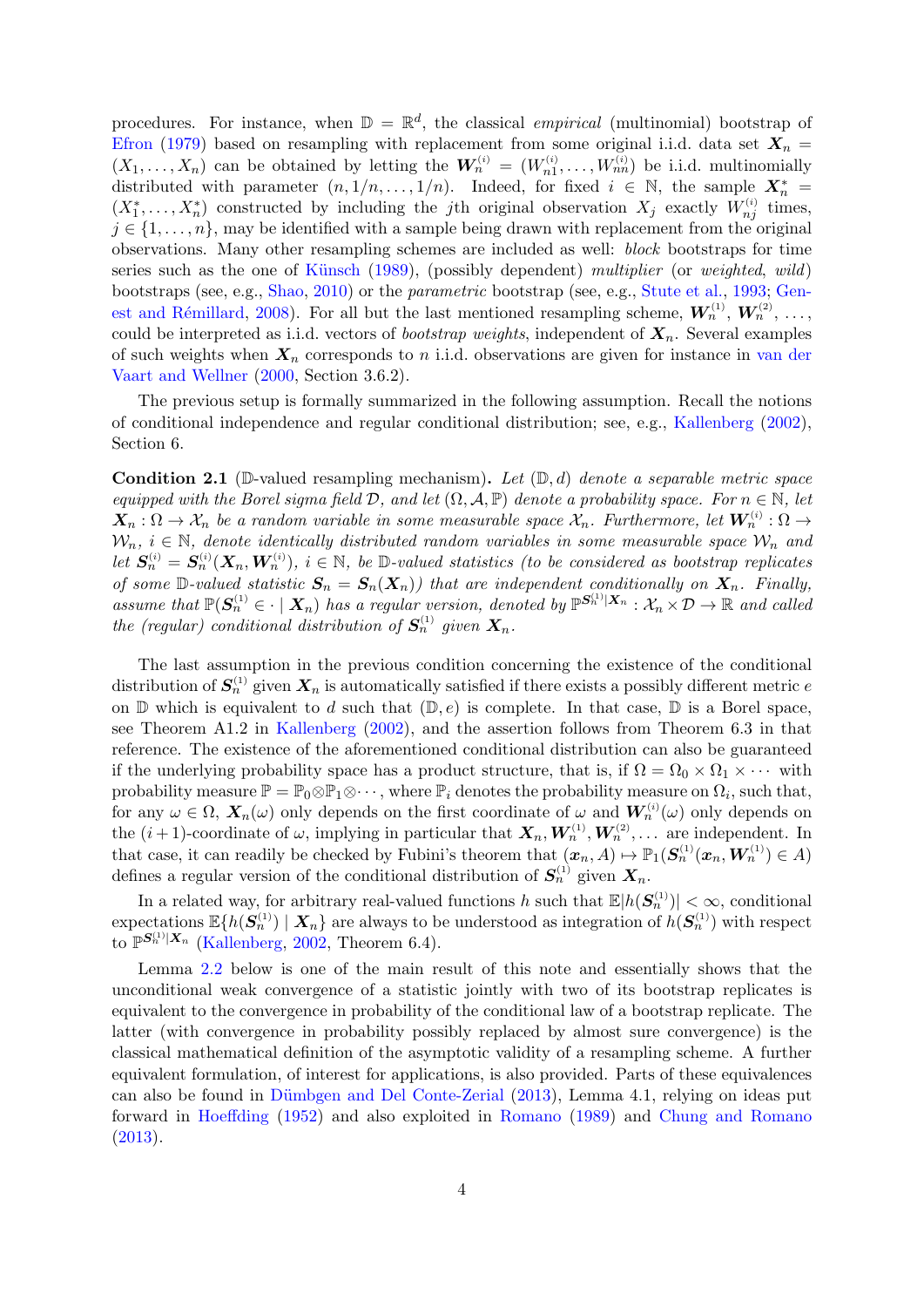Recall that the bounded Lipschitz metric  $d_{BL}$  between probability measures  $P, Q$  on a separable metric space  $(\mathbb{D}, d)$  equipped with the Borel sigma field  $\mathcal D$  is defined by

$$
d_{\text{BL}}(P,Q) = \sup_{f \in BL_1(\mathbb{D})} | \int f dP - \int f dQ |,
$$

where  $BL_1(\mathbb{D})$  denotes the set of functions  $h : \mathbb{D} \to [-1,1]$  such that  $|h(x) - h(y)| \leq d(x,y)$  for all  $x, y \in \mathbb{D}$ . Moreover, recall the Kolmogorov distance  $d_K$  between probability measures P, Q on  $\mathbb{R}^d$ , defined by

$$
d_K(P,Q)=\sup_{\boldsymbol{x}\in\mathbb{R}^d}\big|P\{(-\infty,\boldsymbol{x}]\}-Q\{(-\infty,\boldsymbol{x}]\}\big|.
$$

Finally, denote the empirical distribution of the sample  $S_n^{(1)}, \ldots, S_n^{(M)}$  by

$$
\hat{\mathbb{P}}_M^{\pmb{S}_n} = \frac{1}{M}\sum_{i=1}^M \delta_{\pmb{S}_n^{(i)}}.
$$

<span id="page-4-0"></span>Lemma 2.2 (Equivalence of unconditional and conditional formulations). Suppose that Condi-tion [2.1](#page-3-0) is met. Assume further that  $S_n = S_n(X_n)$  converges weakly to some random variable  $S$  in  $D$ . Then, the following four assertions are equivalent:

(a) 
$$
\mathbb{P}^{(S_n, S_n^{(1)}, S_n^{(2)})} \rightsquigarrow \mathbb{P}^S \otimes \mathbb{P}^S \otimes \mathbb{P}^S \text{ as } n \to \infty,
$$

(b) 
$$
\mathbb{P}^{(\mathbf{S}_n,\mathbf{S}_n^{(1)},\ldots,\mathbf{S}_n^{(M)})} \rightsquigarrow (\mathbb{P}^{\mathbf{S}})^{\otimes (M+1)} \text{ as } n \to \infty \text{ and for any } M \geq 2,
$$

$$
(c) \t d_{\text{BL}}\left(\mathbb{P}^{S_n^{(1)}|X_n}, \mathbb{P}^{S_n}\right) \stackrel{\mathbb{P}}{\to} 0 \quad as \; n \to \infty,
$$

(d) 
$$
d_{\text{BL}}\left(\hat{\mathbb{P}}_M^{\mathbf{S}_n}, \mathbb{P}^{\mathbf{S}_n}\right) \stackrel{\mathbb{P}}{\rightarrow} 0 \text{ as } n, M \rightarrow \infty.
$$

If, additionally,  $\mathbb{D} = \mathbb{R}^d$  and the (cumulative) distribution function (d.f.) of S is continuous, then the preceding four assertions are also equivalent to

$$
\begin{array}{ll}\n(e) & d_K\left(\mathbb{P}^{S_n^{(1)}|X_n}, \mathbb{P}^{S_n}\right) \xrightarrow{\mathbb{P}} 0 \quad \text{as } n \to \infty, \\
(f) & d_K\left(\mathbb{P}_M^{S_n}, \mathbb{P}^{S_n}\right) \xrightarrow{\mathbb{P}} 0 \quad \text{as } n, M \to \infty.\n\end{array}
$$

Before providing a proof of this lemma, let us give an interpretation of the assertions. The intuition behind Assertions  $(a)$  and  $(b)$  is that a resampling scheme should be considered consistent if the bootstrap replicates  $S_n^{(1)}, S_n^{(2)}, \ldots$  behave approximately as independent copies of  $S_n$ , the more so that n is large. Assertions  $(c)$  and  $(e)$  translate mathematically the idea that a resampling scheme should be considered valid if the distribution of a bootstrap replicate given the data is close to the distribution of the original statistic  $S_n$ , the more so that n is large. Assertions (d) and (f) can be regarded as empirical analogues of Assertions (c) and (e), respectively: the unobservable conditional law of a bootstrap replicate is replaced by the empirical law of a sample of M bootstrap replicates, providing an approximation of the law of  $S_n$  that improves as  $n, M$  increase.

Assertions  $(c)$  and  $(e)$  are known to hold for many statistics and resampling schemes, possibly as a consequence of general consistency results such as the one of [Beran and Ducharme](#page-16-6) [\(1991\)](#page-16-6) (see also [Horowitz,](#page-17-3) [2001,](#page-17-3) Section 2.1). Assertions (*a*) and (*b*) are substantially less frequently encountered in the literature and appear mostly as a consequence of similar assertions at a stochastic process level; see Lemma [3.1](#page-8-0) in Section [3](#page-7-0) and the references therein.

Let us finally turn to the proof of Lemma [2.2.](#page-4-0) The latter is in fact a corollary of the following, slightly more general lemma which does not rely on the additional assumption that  $S_n$  converges weakly.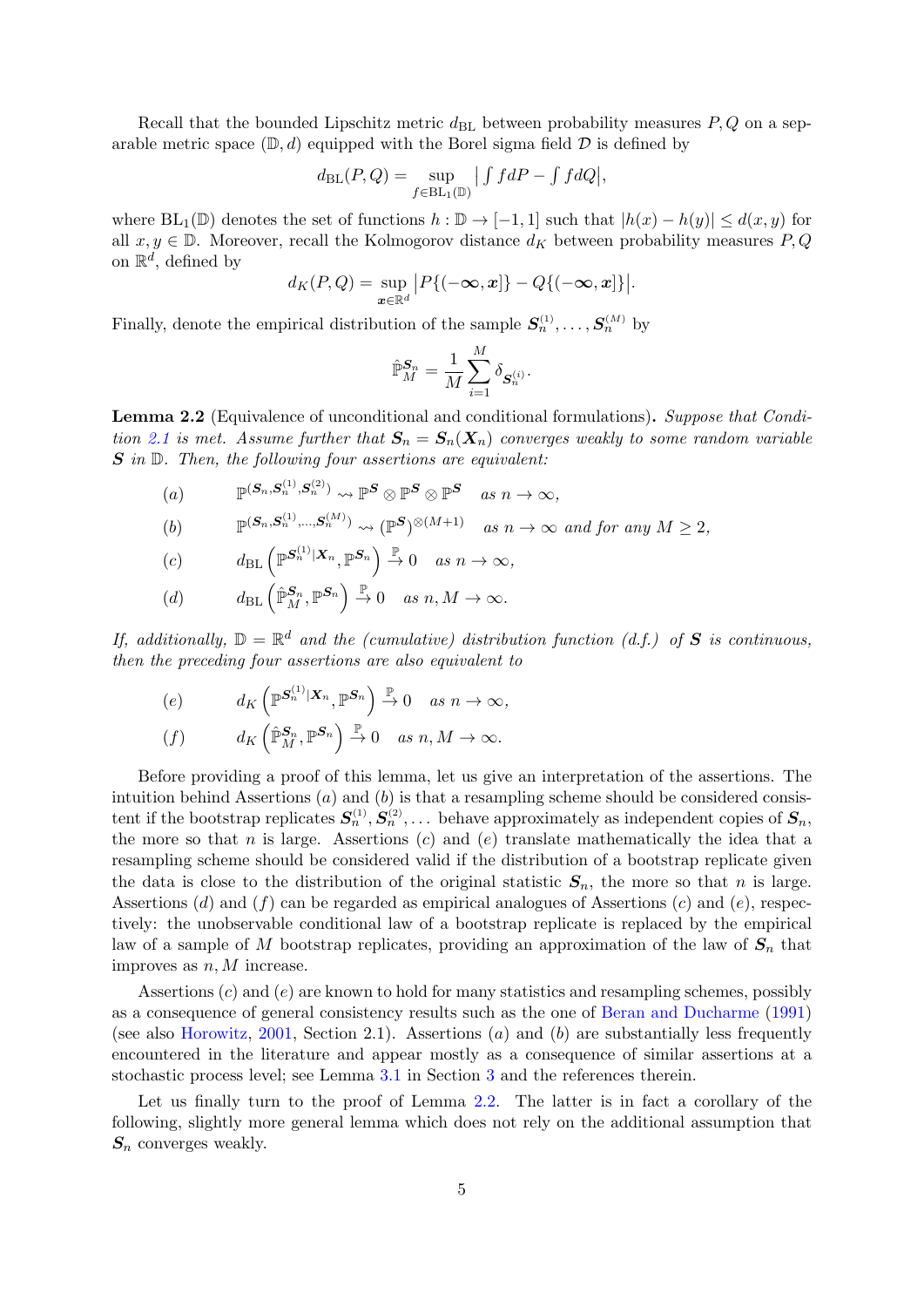<span id="page-5-3"></span>**Lemma 2.3.** Suppose that Condition [2.1](#page-3-0) is met and let Q be a fixed probability measure on  $(D, D)$ . Then, the following four assertions are equivalent:

(a) 
$$
\mathbb{P}^{(\mathbf{S}_n^{(1)}, \mathbf{S}_n^{(2)})} \rightsquigarrow Q \otimes Q \quad \text{as } n \to \infty,
$$

(b)  $\mathbb{P}^{(\mathbf{S}_n^{(1)}, ..., \mathbf{S}_n^{(M)})} \rightsquigarrow Q^{\otimes M}$  as  $n \to \infty$  and for any  $M \geq 2$ ,

$$
(c) \t d_{\text{BL}}\left(\mathbb{P}^{S_n^{(1)}|X_n},Q\right) \stackrel{\mathbb{P}}{\to} 0 \quad as \; n \to \infty,
$$

(d) 
$$
d_{\text{BL}}\left(\hat{\mathbb{P}}_M^{\mathcal{S}_n}, Q\right) \stackrel{\mathbb{P}}{\rightarrow} 0 \quad \text{as } n, M \rightarrow \infty.
$$

If, additionally,  $\mathbb{D} = \mathbb{R}^d$  and the d.f. of Q is continuous, then the preceding four assertions are also equivalent to

$$
\begin{array}{ll}\n(e) & d_K\left(\mathbb{P}^{\mathbf{S}_n^{(1)}|\mathbf{X}_n}, Q\right) \xrightarrow{\mathbb{P}} 0 \quad \text{as } n \to \infty, \\
(f) & d_K\left(\mathbb{P}_M^{\mathbf{S}_n}, Q\right) \xrightarrow{\mathbb{P}} 0 \quad \text{as } n, M \to \infty.\n\end{array}
$$

The proof of this lemma will in turn be based on the following two possibly well-known lemmas about metrizing weak convergence in separable metric spaces. Note that the results are stated in terms of nets which generalize sequences (see, e.g., [van der Vaart and Wellner,](#page-17-5) [2000,](#page-17-5) Section 1.1) in order to account for the net convergences in Assertions  $(d)$  and  $(f)$  of the two preceding lemmas.

For sequences, the forthcoming assertions regarding the Kolmogorov distance can for instance be found in [van der Vaart](#page-17-2) [\(1998\)](#page-17-2), see Lemma 2.11 and Problem 23.1, while the assertions regarding the bounded Lipschitz metric can be found in [Dudley](#page-16-7) [\(2002\)](#page-16-7), Theorem 11.3.3, for the non-random version (see Lemma [2.4](#page-5-0) below) and in Dümbgen and Del Conte-Zerial [\(2013\)](#page-16-1), Section 2, for the random one (see Lemma [2.5](#page-5-1) below). Detailed proofs are provided in the supplementary material for the sake of completeness.

<span id="page-5-0"></span>**Lemma 2.4.** Suppose that  $(\mathbb{D}, d)$  is a separable metric space and let  $P_{\alpha}$  be a net of probability measures on  $(\mathbb{D}, \mathcal{D})$ , where  $\mathcal D$  denotes the Borel sigma field. Then  $P_{\alpha} \leadsto P$  if and only if  $d_{\text{BL}}(P_\alpha, P) \to 0$ . If  $\mathbb{D} = \mathbb{R}^d$  and if the d.f. of P is continuous, we also have equivalence to  $d_K(P_\alpha, P) \to 0.$ 

A random probability measure  $\hat{P}$  on a separable metric space  $(\mathbb{D}, d)$  is a mapping from some probability space  $(\Omega, \mathcal{A}, \mathbb{P})$  into the set of Borel probability measures on  $(\mathbb{D}, \mathcal{D})$  such that  $\int f d\hat{P}$  considered as a function from  $\Omega$  to R is measurable for any bounded and continuous function f on  $\mathbb D$  (see, e.g., Dümbgen and Del Conte-Zerial, [2013,](#page-16-1) Section 2). Note that, under Condition [2.1,](#page-3-0)  $\omega \mapsto \mathbb{P}^{S_n^{(1)}|X_n}(\mathbf{X}_n(\omega), \cdot)$  is a sequence of such random probability measures.

<span id="page-5-1"></span>**Lemma 2.5.** Suppose that  $(D,d)$  is a separable metric space and let  $(\hat{P}_{\alpha})_{\alpha}$  denote a net of random probability measures on  $(\mathbb{D}, \mathcal{D})$  defined on a probability space  $(\Omega, \mathcal{A}, \mathbb{P})$ . Then,

<span id="page-5-2"></span>
$$
\int f d\hat{P}_{\alpha} \stackrel{\mathbb{P}}{\rightarrow} \int f dP \tag{2.1}
$$

for any f bounded and Lipschitz continuous if and only if  $d_{BL}(\hat{P}_{\alpha}, P) \to 0$  in probability. Further,  $d_{BL}(\hat{P}_{\alpha}, P)$ , considered as a map from  $\Omega$  to  $\mathbb{R}$ , is measurable.

If  $\mathbb{D} = \mathbb{R}^d$  and if the d.f. of P is continuous, then [\(2.1\)](#page-5-2) is also equivalent to  $d_K(\hat{P}_\alpha, P) \to 0$ in probability, and  $d_K(\hat{P}_{\alpha}, P)$  is measurable as well.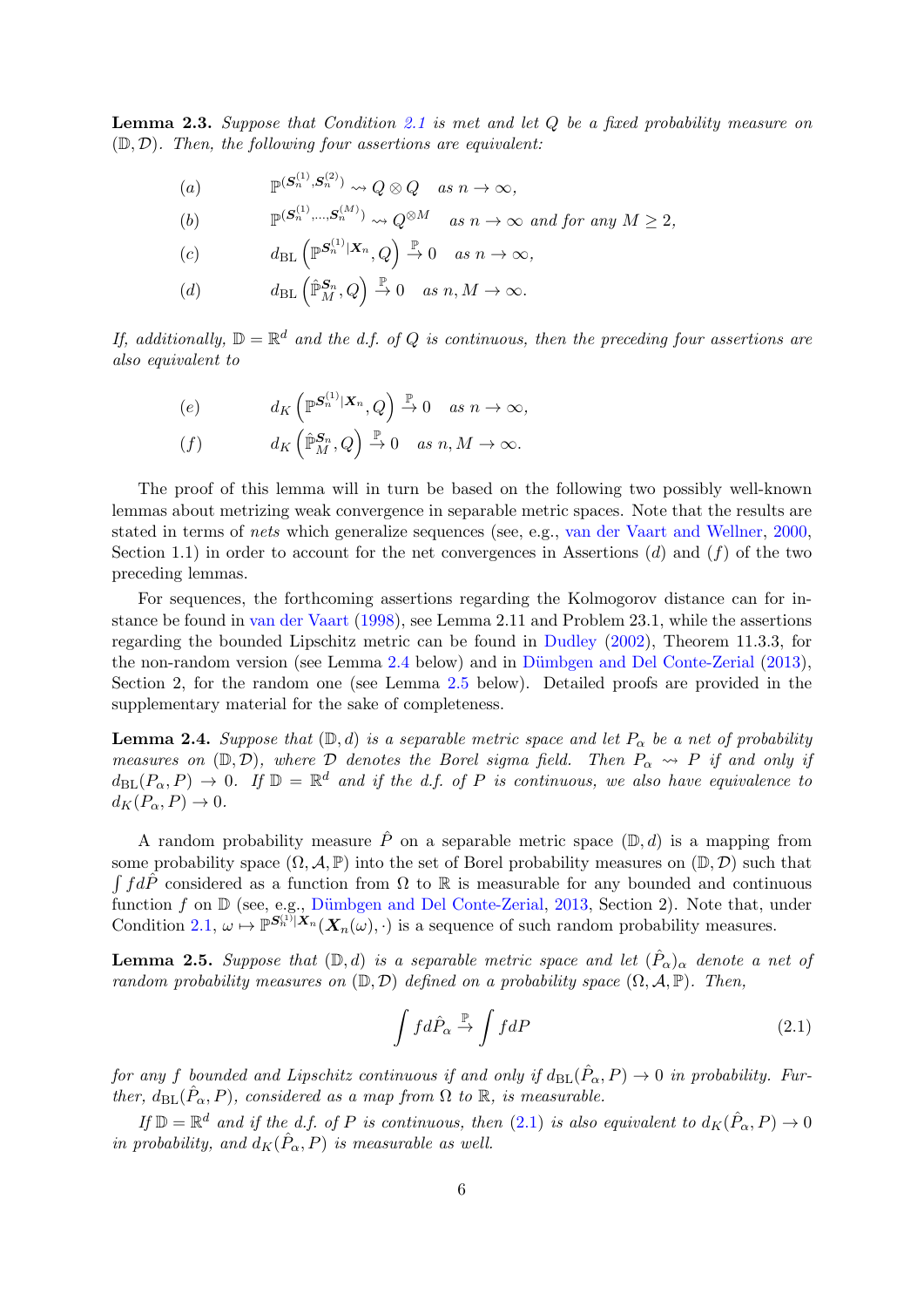We can now prove Lemma  $2.3$ .

*Proof of Lemma [2.3.](#page-5-3)* We begin by showing the equivalence between  $(a)$ ,  $(b)$ ,  $(c)$  and  $(d)$ . Note that, even though the equivalence between  $(a)$  and  $(c)$  is almost identical to Lemma 4.1 of Dümbgen and Del Conte-Zerial [\(2013\)](#page-16-1), we provide a self-contained proof to ease readability.

 $(b) \Rightarrow (a)$ : trivial.

 $(a) \Rightarrow (c)$ : by Lemma [2.4,](#page-5-0) we only need to show that

$$
\int f d\mathbb{P}^{\mathbf{S}_n^{(1)}|\mathbf{X}_n} \xrightarrow{\mathbb{P}} \int f dQ \quad \text{as } n \to \infty,
$$

for all bounded and Lipschitz continuous  $f$ . As in the proof of Lemma 4.1 in Dümbgen and Del [Conte-Zerial](#page-16-1) [\(2013\)](#page-16-1), we can even prove  $L^2$ -convergence. Let S denote a random variable with distribution Q. Then, by the law of iterated expectation,

$$
\mathbb{E}\Big\{\Big(\int f d\mathbb{P}^{\mathbf{S}_n^{(1)}|\mathbf{X}_n}-\int f dQ\Big)^2\Big\}=\mathbb{E}\Big(\big[\mathbb{E}\{f(\mathbf{S}_n^{(1)})\mid \mathbf{X}_n\}-\mathbb{E}\{f(\mathbf{S})\}\big]^2\Big)\\=\mathbb{E}\Big(\big[\mathbb{E}\{f(\mathbf{S}_n^{(1)})\mid \mathbf{X}_n\}\big]^2\Big)-2\mathbb{E}\{f(\mathbf{S}_n^{(1)})\}\mathbb{E}\{f(\mathbf{S})\}+\big[\mathbb{E}\{f(\mathbf{S})\}\big]^2.
$$

Since  $S_n^{(1)}$  and  $S_n^{(2)}$  are identically distributed and conditionally independent given  $X_n$ , the first term on the right-hand side can be written as

$$
\mathbb{E}\big[\mathbb{E}\big\{f(\boldsymbol{S}_n^{(1)})f(\boldsymbol{S}_n^{(2)})\mid \boldsymbol{X}_n\big\}\big]=\mathbb{E}\big\{f(\boldsymbol{S}_n^{(1)})f(\boldsymbol{S}_n^{(2)})\big\}.
$$

The function  $(x, y) \mapsto f(x)f(y)$  being bounded and continuous, the convergence in (a) implies that, as  $n \to \infty$ ,

$$
\mathbb{E}\Big\{\Big(\int f d\mathbb{P}^{\mathbf{S}_n^{(1)}|X_n}-\int f dQ\Big)^2\Big\}\rightarrow \mathbb{E}\big[f(\mathbf{S}^{(1)})f(\mathbf{S}^{(2)})\big]-2\mathbb{E}\{f(\mathbf{S}^{(1)})\}\mathbb{E}\{f(\mathbf{S})\}+\big[\mathbb{E}\{f(\mathbf{S})\}\big]^2=0,
$$

where  $S^{(1)}$  and  $S^{(2)}$  are independent copies of S.

 $(c) \Rightarrow (b)$ : by Lemma [2.4](#page-5-0) and Corollary 1.4.5 in [van der Vaart and Wellner](#page-17-5) [\(2000\)](#page-17-5), it suffices to show that, as  $n \to \infty$ ,

<span id="page-6-0"></span>
$$
\mathbb{E}\{f_1(\boldsymbol{S}_n^{(1)})\cdots f_M(\boldsymbol{S}_n^{(M)})\}\rightarrow \prod_{j=1}^M\mathbb{E}\{f_j(\boldsymbol{S})\}
$$

for any  $f_1, \ldots, f_M$  bounded and Lipschitz continuous. By independence of  $S_n^{(1)}, \ldots, S_n^{(M)}$  conditionally on  $X_n$ , we can write the left-hand side as

$$
\mathbb{E}\big[\mathbb{E}\{f_1(\boldsymbol{S}_n^{(1)})\cdots f_M(\boldsymbol{S}_n^{(M)})\mid \boldsymbol{X}_n\}\big]=\mathbb{E}\big[\mathbb{E}\{f_1(\boldsymbol{S}_n^{(1)})\mid \boldsymbol{X}_n\}\cdots\mathbb{E}\{f_M(\boldsymbol{S}_n^{(M)})\mid \boldsymbol{X}_n\}\big],
$$

and the assertion follows from  $(c)$ , Lemma [2.5](#page-5-1) and dominated convergence for convergence in probability.

 $(c) \Leftrightarrow (d)$ : fix f bounded and Lipschitz continuous and  $\varepsilon > 0$ , and denote by K a bound on f. Then, for any  $n \in \mathbb{N}$ ,

$$
\mathbb{P}\left\{ \left| \int f d\hat{\mathbb{P}}_M^{S_n} - \int f d\mathbb{P}^{S_n^{(1)}|X_n} \right| \ge \varepsilon \right\} = \mathbb{E}\left[\mathbb{P}\left\{ \left| \int f d\hat{\mathbb{P}}_M^{S_n} - \mathbb{E}f(S_n^{(1)}) \right| \ge \varepsilon \, \big| \, X_n \right\} \right]
$$

$$
\le \frac{1}{\varepsilon^2 M^2} \mathbb{E}\left[\text{Var}\left\{ \sum_{i=1}^M f(S_n^{(i)}) \, \big| \, X_n \right\} \right] \le \frac{K}{\varepsilon^2 M} \tag{2.2}
$$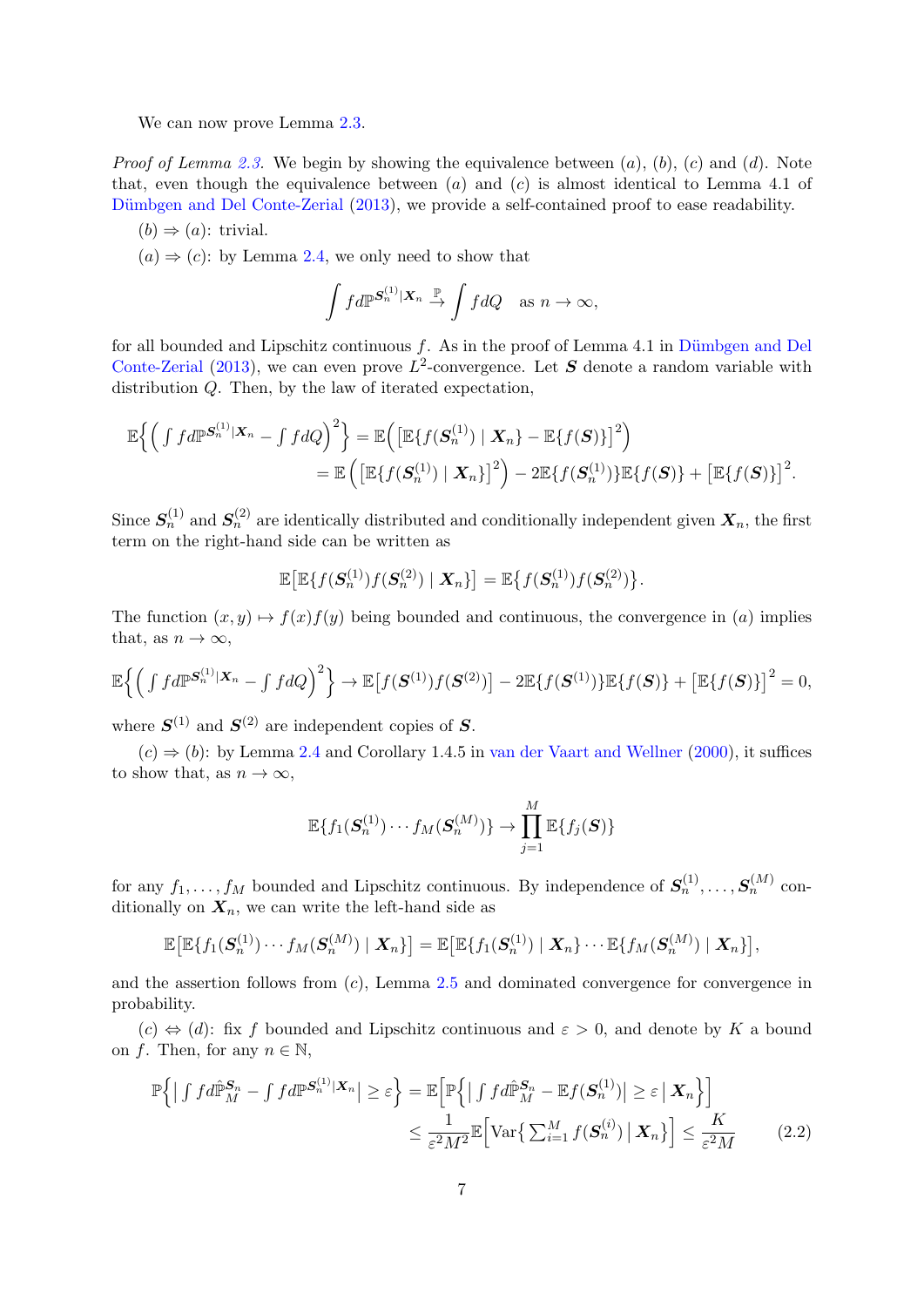by Chebychev's inequality. As a consequence,

$$
\int f d\hat{\mathbb{P}}_M^{\mathbf{S}_n} - \int f d\mathbb{P}^{\mathbf{S}_n^{(1)} \mid \mathbf{X}_n} \stackrel{\mathbb{P}}{\rightarrow} 0
$$

as  $n, M \to \infty$  since the upper bound on the right-hand side of [\(2.2\)](#page-6-0) is independent of n. The equivalence  $(c) \Leftrightarrow (d)$  is then a consequence of Lemma [2.5.](#page-5-1)

Finally, if  $\mathbb{D} = \mathbb{R}^d$  and if the d.f. of Q is continuous, the equivalences  $(c) \Leftrightarrow (e)$  and  $(d) \Leftrightarrow (f)$ are immediate consequences of Lemma [2.5.](#page-5-1)

Lemma [2.2](#page-4-0) arises finally as a simple corollary of Lemma [2.3.](#page-5-3)

*Proof of Lemma [2.2.](#page-4-0)* Denote the assertions  $(a)-(f)$  in Lemma [2.3](#page-5-3) by  $(a')-(f')$ , respectively. Let  $Q = \mathbb{P}^S$  and note that, by Lemma [2.4,](#page-5-0)  $S_n \leadsto S$  implies that  $d_{\text{BL}}(\mathbb{P}^{S_n}, Q) \to 0$ . Then, the triangle inequality and Lemma [2.3](#page-5-3) immediately imply the equivalences  $(c) \Leftrightarrow (c') \Leftrightarrow (d') \Leftrightarrow (d)$ .

Since  $(b) \Rightarrow (a) \Rightarrow (a') \Leftrightarrow (c')$ , to show the equivalence between  $(a)-(d)$ , it remains to be shown that  $(c')$  implies (b). By Corollary 1.4.5 in [van der Vaart and Wellner](#page-17-5) [\(2000\)](#page-17-5), it suffices to show that

$$
\mathbb{E}\{f_0(\boldsymbol{S}_n)f_1(\boldsymbol{S}_n^{(1)})\cdots f_M(\boldsymbol{S}_n^{(M)})\}\rightarrow \prod_{j=0}^M\mathbb{E}\{f_j(\boldsymbol{S})\}
$$

for any  $f_0, \ldots, f_M$  bounded and Lipschitz continuous. By independence of  $S_n^{(1)}, \ldots, S_n^{(M)}$  conditionally on  $X_n$ , we obtain that

$$
\mathbb{E}\big[\mathbb{E}\{f_0(\mathbf{S}_n)f_1(\mathbf{S}_n^{(1)})\cdots f_M(\mathbf{S}_n^{(M)})\mid \mathbf{X}_n\}\big]=\mathbb{E}\big[f_0(\mathbf{S}_n)\mathbb{E}\{f_1(\mathbf{S}_n^{(1)})\mid \mathbf{X}_n\}\cdots\mathbb{E}\{f_M(\mathbf{S}_n^{(M)})\mid \mathbf{X}_n\}\big],
$$

and the assertion follows from  $(c')$ , Lemma [2.5](#page-5-1) and dominated convergence for convergence in probability.

Finally, if  $\mathbb{D} = \mathbb{R}^d$  and if the d.f. of  $Q = \mathbb{P}^S$  is continuous,  $(c') \Leftrightarrow (e')$  by Lemma [2.3](#page-5-3) and the equivalences  $(e) \Leftrightarrow (e') \Leftrightarrow (f') \Leftrightarrow (f)$  follow from the fact that  $d_K(\mathbb{P}^{S_n}, Q) \to 0$  (a consequence of Lemma [2.4\)](#page-5-0), the triangular inequality and Lemma [2.3.](#page-5-3)

#### <span id="page-7-0"></span>3 Extension to stochastic processes with bounded sample paths

As in the previous section, let  $X_n$  be some data formally seen as a random variable in some measurable space  $\mathcal{X}_n$ . Furthermore, let T denote an arbitrary non-empty set and let  $\ell^{\infty}(T)$ denote the set of real-valued bounded functions on T equipped with the supremum distance. Since, as already mentioned in the introduction, the latter metric space is in general neither separable nor complete, one cannot typically set  $\mathbb{D} = \ell^{\infty}(T)$  and apply the results of the previous section.

To remedy this shortcoming, we are hereafter specifically interested in the situation in which the D-valued statistic  $S_n$  of the previous section is a stochastic process  $\mathbb{G}_n = \mathbb{G}_n(X_n)$  on T constructed from  $X_n$ . It is assumed that every sample path  $t \mapsto \mathbb{G}_n(t, X_n(\omega))$  is a bounded function so that  $\mathbb{G}_n$  may formally be regarded as a map from the underlying probability space  $\Omega$  into  $\ell^{\infty}(T)$  without however imposing any measurability conditions. We additionally suppose that, as  $n \to \infty$ ,  $\mathbb{G}_n$  converges weakly in  $\ell^{\infty}(T)$  to some tight, Borel measurable stochastic process G in the sense of Hoffmann-Jørgensen (see, e.g., [van der Vaart and Wellner,](#page-17-5) [2000,](#page-17-5) Section 1.3) (which in fact implies that  $\mathbb{G}_n$  is asymptotically measurable). Extending the setting of Section [2,](#page-2-0) we further assume that  $\mathbb{G}_n^{(1)} = \mathbb{G}_n^{(1)}(\boldsymbol{X}_n, \boldsymbol{W}_n^{(1)}), \mathbb{G}_n^{(2)} = \mathbb{G}_n^{(2)}(\boldsymbol{X}_n, \boldsymbol{W}_n^{(2)}), \dots$  are bootstrap replicates of  $\mathbb{G}_n$ , that is, stochastic processes on T depending on additional identically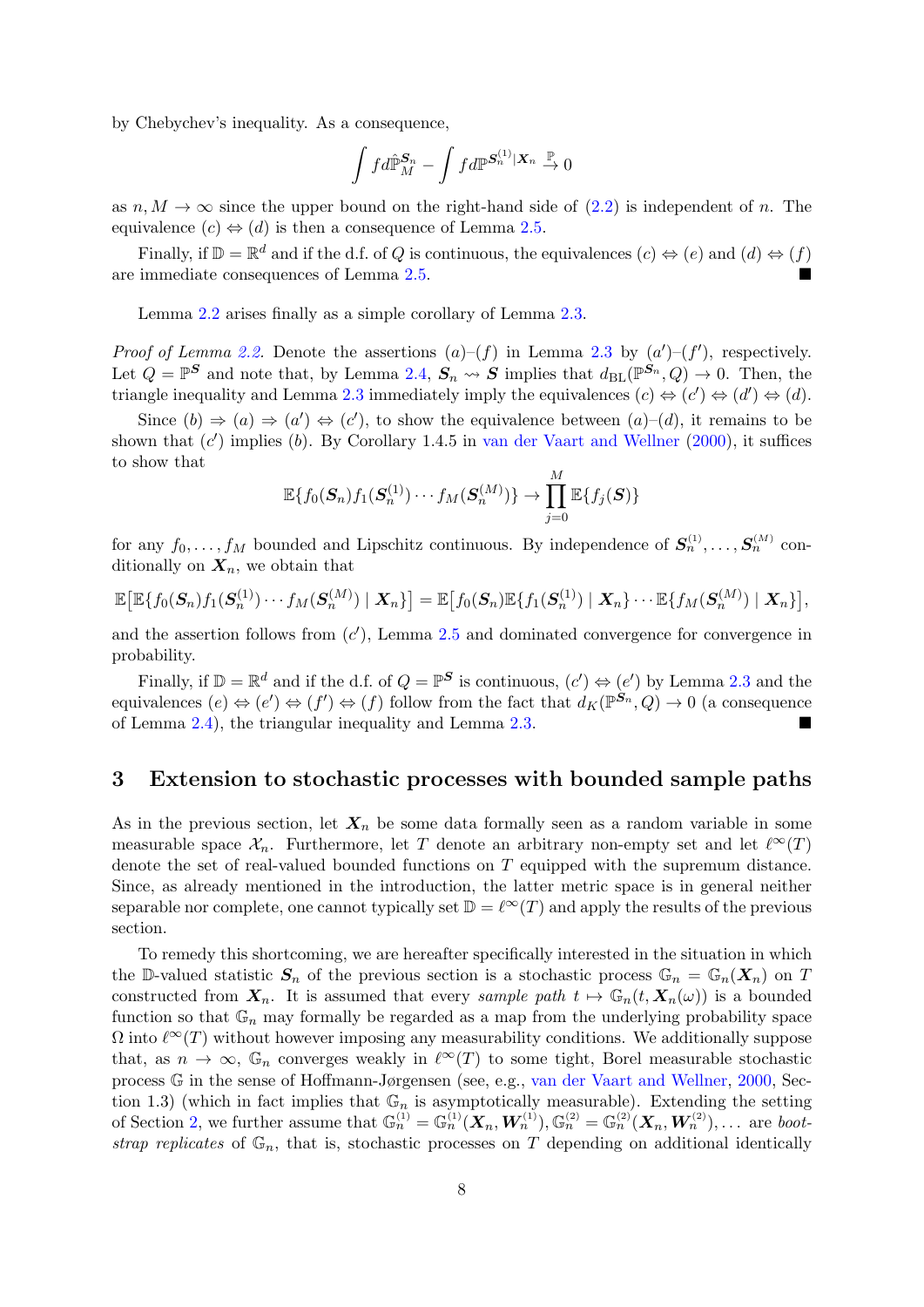distributed random variables  $W_n^{(1)}, W_n^{(2)}, \ldots$  in some measurable space  $\mathcal{W}_n$  that can, in many cases, be interpreted as bootstrap weights and should in general be seen as the additional sources of randomness introduced by the resampling scheme. As for  $\mathbb{G}_n$ , it is assumed that the sample paths of  $\mathbb{G}_n^{(1)}, \mathbb{G}_n^{(2)}, \ldots$  also belong to  $\ell^{\infty}(T)$  and, when seen as maps into  $\ell^{\infty}(T)$ , no measurability assumptions are made on these bootstrap replicates either. When  $X_n$  represents i.i.d. observations and  $\mathbb{G}_n$  is the general empirical process constructed from  $X_n$ , several examples of possible bootstrap replicates of  $\mathbb{G}_n$  can for instance be found in [van der Vaart and Wellner](#page-17-5) [\(2000,](#page-17-5) Section 3.6). As in Section 3.6 of the latter reference, we assume throughout this section that the underlying probability space is independent of  $n$  and has a product structure, that is,  $\Omega = \Omega_0 \times \Omega_1 \times \cdots$  with probability measure  $\mathbb{P} = \mathbb{P}_0 \otimes \mathbb{P}_1 \otimes \cdots$ , where  $\mathbb{P}_i$  denotes the probability measure on  $\Omega_i$ , such that, for any  $\omega \in \Omega$ ,  $\mathbf{X}_n(\omega)$  only depends on the first coordinate of  $\omega$  and  $W_n^{(i)}(\omega)$  only depends on the  $(i + 1)$ -coordinate of  $\omega$ , implying in particular that  $\boldsymbol{X}_n, \boldsymbol{W}_n^{(1)}, \boldsymbol{W}_n^{(2)}, \dots$  are independent.

Some additional notation is needed before our main result can be stated. For any map  $Z:\Omega\to\mathbb{R}$ , let  $Z^*$  be any minimal measurable majorant of Z with respect to  $\mathbb{P}$ , that is,  $Z^*:\Omega\to\mathbb{R}$  $[-\infty, \infty]$  is measurable,  $Z^* \geq Z$  and  $Z^* \leq U$  almost surely for any measurable function  $U: \Omega \to \mathbb{R}$  $[-\infty, \infty]$  with  $U \geq Z$  almost surely. A maximal measurable minorant of Z with respect to  $\mathbb P$  is denoted by  $Z_*$  and defined by  $Z_* = -(-Z)^*$  (see [van der Vaart and Wellner,](#page-17-5) [2000,](#page-17-5) Section 1.2). Furthermore, for any  $i \in \{0, 1, \ldots\}$ , we define the map  $Z^{i*} : \Omega \to [-\infty, \infty]$  such that, for any  $(\omega_0,\ldots,\omega_{i-1},\omega_{i+1},\ldots) \in \Omega_0 \times \ldots \Omega_{i-1} \times \Omega_{i+1} \times \cdots$ , the map  $\omega_i \mapsto Z^{i*}(\omega_0,\ldots,\omega_{i-1},\omega_i,\omega_{i+1},\ldots)$ is a minimal measurable majorant of  $\omega_i \mapsto Z(\omega_0, \ldots, \omega_{i-1}, \omega_i, \omega_{i+1}, \ldots)$  with respect to  $\mathbb{P}_i$ . Finally, for a real-valued function Y on  $\mathcal{X}_n \times \mathcal{W}_n$  such that  $\mathbf{w} \mapsto Y(\mathbf{x}, \mathbf{w})$  is measurable for all  $x \in \mathcal{X}_n$ , we further use the notation

$$
\mathbb{E}(Y \mid \boldsymbol{X}_n) = \int_{\mathcal{W}_n} Y(\boldsymbol{X}_n, \boldsymbol{w}) \, d\mathbb{P}^{\boldsymbol{W}_n^{(i)}}(\boldsymbol{w}),
$$

provided the integral exists. Note that if Y is jointly Borel measurable, the right-hand side of the last displays defines a version of the conditional expectation of Y given  $X_n$ , whence the notation.

<span id="page-8-0"></span>Lemma 3.1. With the previous notation and under the above assumptions, the following three assertions are equivalent:

(a) As 
$$
n \to \infty
$$
,

<span id="page-8-2"></span>
$$
(\mathbb{G}_n, \mathbb{G}_n^{(1)}, \mathbb{G}_n^{(2)}) \rightsquigarrow (\mathbb{G}, \mathbb{G}^{(1)}, \mathbb{G}^{(2)}) \qquad in \ \{\ell^{\infty}(T)\}^3,
$$
\n(3.1)

where  $\mathbb{G}, \mathbb{G}^{(1)}, \mathbb{G}^{(2)}$  are *i.i.d.* 

(b) For any  $M \geq 2$ , as  $n \to \infty$ ,

<span id="page-8-3"></span>
$$
(\mathbb{G}_n, \mathbb{G}_n^{(1)}, \dots, \mathbb{G}_n^{(M)}) \rightsquigarrow (\mathbb{G}, \mathbb{G}^{(1)}, \dots, \mathbb{G}^{(M)}) \qquad in \ \{\ell^{\infty}(T)\}^{M+1},
$$
 (3.2)

where  $\mathbb{G}, \mathbb{G}^{(1)}, \ldots, \mathbb{G}^{(M)}$  are *i.i.d.* 

(c) As  $n \to \infty$ .

<span id="page-8-1"></span>
$$
\sup_{h \in BL_1(\ell^{\infty}(T))} \left| \mathbb{E}\{h(\mathbb{G}_n^{(1)})^{1*} \mid \mathbf{X}_n\} - \mathbb{E}\{h(\mathbb{G})\} \right| \stackrel{\mathbb{P}^*}{\to} 0,
$$
\n(3.3)

and  $\mathbb{G}_n^{(1)}$  is asymptotically measurable, where  $\stackrel{\mathbb{P}^*}{\to}$  denotes convergence in outer probability.

Let us make a few comments on this result:

• Assertion  $(c)$  is the extension put forward by Giné and Zinn [\(1990\)](#page-17-6) of the conditional formulation of bootstrap consistency in a separable metric space  $\mathbb D$  to the non-necessarily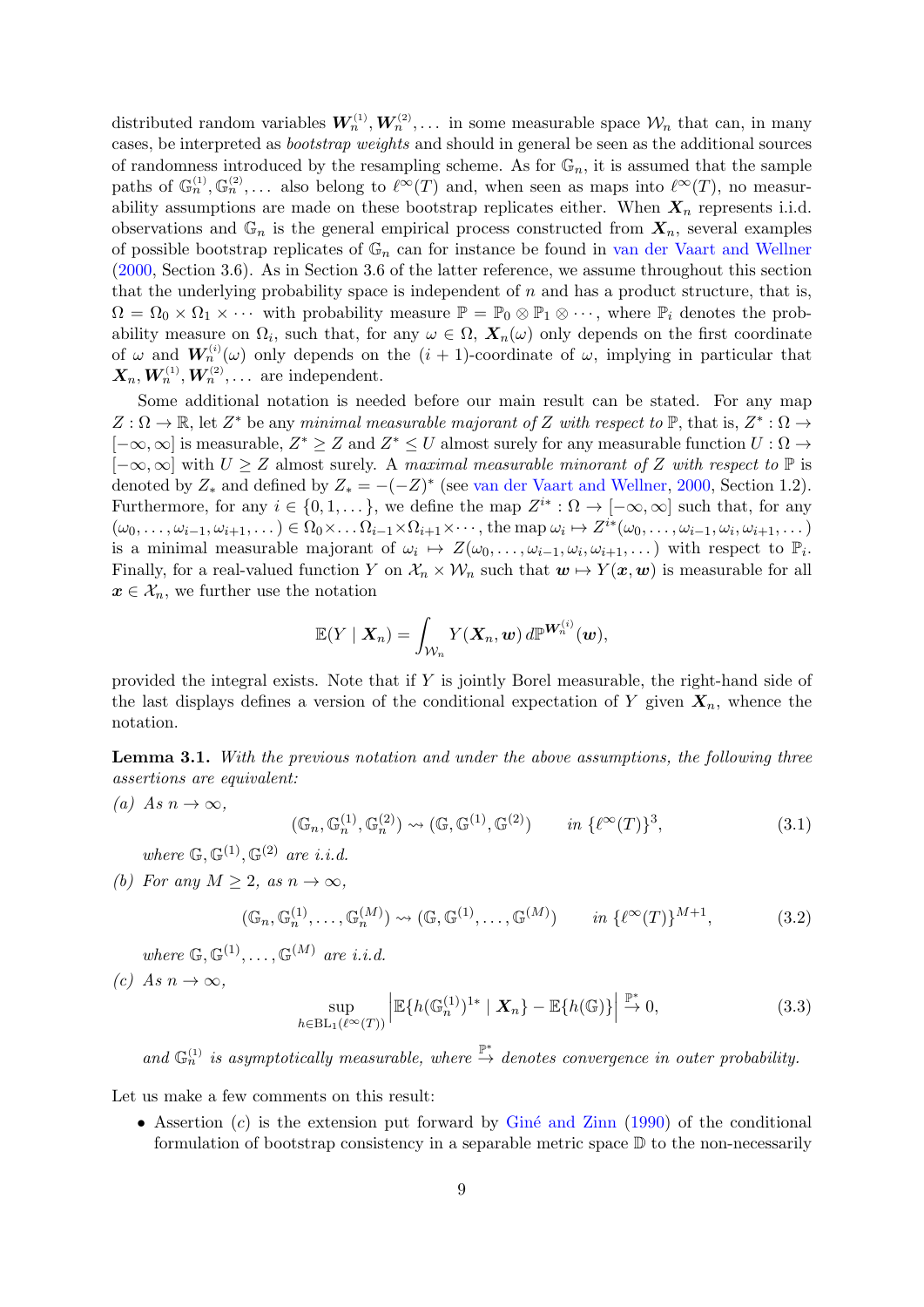separable space  $\ell^{\infty}(T)$ . Section 3.6 in [van der Vaart and Wellner](#page-17-5) [\(2000\)](#page-17-5) and Chapter 10 in [Kosorok](#page-17-10) [\(2008\)](#page-17-10) in particular provide proofs of Assertion (c) for various bootstraps of the general empirical process constructed from i.i.d. observations along with continuous mapping theorems for the bootstrap and a functional delta method for the bootstrap that can be used to transfer  $(3.3)$  to the statistic level in certain situations.

• In [van der Vaart and Wellner](#page-17-5) [\(2000\)](#page-17-5), [van der Vaart](#page-17-2) [\(1998\)](#page-17-2) and [Kosorok](#page-17-10) [\(2008\)](#page-17-10), the expression on the left-hand side of [\(3.3\)](#page-8-1) appears without the minimal measurable majorant with respect to the "weights". This is a consequence of the fact that, for all the resampling schemes considered in these monographs, the function  $w \mapsto \mathbb{G}_n^{(1)}(x, w)$  is continuous for all  $x \in \mathcal{X}_n$ , implying that  $w \mapsto h\{\mathbb{G}_n^{(1)}(x, w)\}\$ is measurable for all  $x \in \mathcal{X}_n$  and all  $h \in$  $BL_1(\ell^{\infty}(T))$ . However, the minimal measurable majorant becomes for instance necessary if one wishes to apply Lemma [3.1](#page-8-0) to certain stochastic processes appearing when using the parametric bootstrap (e.g., for goodness-of-fit testing, see, [Stute et al.,](#page-17-15) [1993;](#page-17-15) [Genest](#page-17-16) and Rémillard, [2008\)](#page-17-16). To see this, suppose that  $X_n$  is an i.i.d. sample of size n from some d.f. G on the real line, with G from some parametric family  ${G_{\theta}}$ . A natural stochastic process, from which one may for instance construct classical goodness-of-fit statistics, is then  $\mathbb{G}_n(t) = \sqrt{n} \{ G_n(t) - G(t) \}, t \in \mathbb{R}$ , where  $G_n$  is the empirical d.f. of  $\mathbf{X}_n$ . Bootstrap samples are generated by sampling from  $G_{\theta_n}$ , where  $\theta_n = \theta_n(\mathbf{X}_n)$  is an estimator of  $\theta$ . Note in passing that the latter way of proceeding is compatible with the product-structure condition on the underlying probability space since bootstrap samples can equivalently be regarded as obtained by applying  $G_{\theta_n}^{-1}$  component-wise to independent random vectors  $W_n^{(1)}, W_n^{(2)}, \ldots$  independent of  $X_n$  and whose components are i.i.d. standard uniform. Now, corresponding parametric bootstrap replicates of  $\mathbb{G}_n$  are given by  $\mathbb{G}_n^{(i)} = \sqrt{n} (G_n^{(i)} (G_n)$ , where  $G_n^{(i)}$  is the empirical d.f. of the sample  $(G_{\theta_n}^{-1}(W_{n1}^{(i)}), \ldots, G_{\theta_n}^{-1}(W_{nn}^{(i)}))$ . The need for the minimal measurable majorant with respect to the "weights" in [\(3.3\)](#page-8-1) is then a consequence of the fact that the function from  $\mathbb{R}^n$  to  $\mathbb R$  defined by

$$
\mathbf{w}^{(i)} \mapsto h\{\mathbb{G}_n^{(i)}(\mathbf{x}, \mathbf{w}^{(i)})\} = h\bigg(\frac{1}{\sqrt{n}} \sum_{j=1}^n \Big[{\bf 1}\{G_{\theta_n(\mathbf{x})}^{-1}(w_j^{(i)}) \leq \cdot\} - {\bf 1}(x_j \leq \cdot)\Big]\bigg)
$$

is not measurable for all  $h \in BL_1(\ell^{\infty}(\mathbb{R}))$  and all  $x \in \mathcal{X}_n$ , as can for instance be verified by adapting arguments from [Billingsley](#page-16-8) [\(1999,](#page-16-8) Section 15).

- Bootstrap asymptotic validity in the form of Assertions  $(a)$  or  $(b)$  is less frequently encountered in the literature, although, as discussed in the introduction, it may be argued that this unconditional formulation is more intuitive and easy to work with. It is proved for example in Genest and Rémillard [\(2008\)](#page-17-16) (for  $M = 1$ ), Rémillard and Scaillet [\(2009\)](#page-17-8), [Segers](#page-17-9) [\(2012\)](#page-17-9), Genest and Nešlehová [\(2014\)](#page-17-18), Berghaus and Bücher [\(2017\)](#page-16-9) and Bücher [and Kojadinovic](#page-16-3) [\(2016a](#page-16-3)[,b\)](#page-16-10), among many others, for various stochastic processes arising in statistical tests on copulas or for assessing stationarity.
- As mentioned in the introduction, note that Assertions  $(b)$  and  $(c)$  are known to be equivalent for the special case of the *multiplier CLT* for the general empirical process based on i.i.d. observations and, in this case, it is even sufficient to consider  $M = 1$  in (b): Corollary 2.9.3 in [van der Vaart and Wellner](#page-17-5)  $(2000)$  corresponds to Assertion  $(b)$ , while Theorem 2.9.6 corresponds to Assertion  $(c)$ . The equivalence between the two follows by combining Theorem 2.9.6 with Theorem 2.9.2.

Before proving Lemma [3.1,](#page-8-0) we provide a useful corollary which is an immediate consequence of Lemma [3.1](#page-8-0) and Lemma [2.2.](#page-4-0) It may be regarded as an analogue of Theorem 1.5.4 in [van der](#page-17-5) [Vaart and Wellner](#page-17-5) [\(2000\)](#page-17-5) in a conditional setting and, roughly speaking, states that conditional weak convergence of a sequence of stochastic processes is equivalent to the conditional weak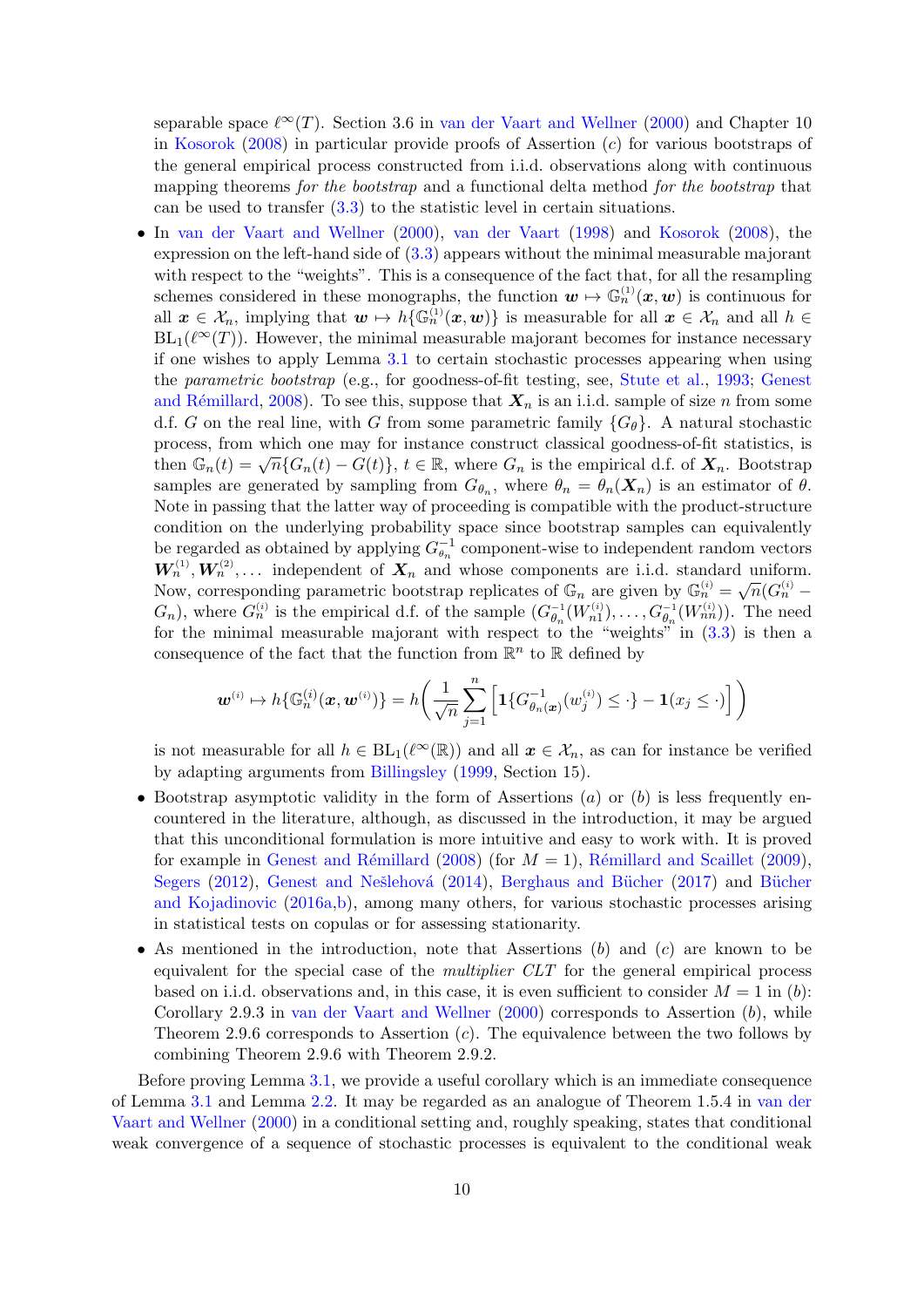convergence of finite-dimensional distributions and (unconditional) asymptotic tightness.

Corollary 3.2. Suppose that the assumptions of Lemma [3.1](#page-8-0) are met. Then, any of the equivalent assertions in that lemma is equivalent to the fact that the finite dimensional distributions of  $\mathbb{G}_n^{(1)}$  conditionally weakly converge to those of  $\mathbb{G}$  in probability, that is, for any  $k \in \mathbb{N}$  and  $s_1, \ldots, s_k \in T$ ,

<span id="page-10-2"></span>
$$
d_{\mathrm{BL}}\left(\mathbb{P}^{(\mathbb{G}_n^{(1)}(s_1),\ldots,\mathbb{G}_n^{(1)}(s_k))|\mathbf{X}_n},\mathbb{P}^{(\mathbb{G}(s_1),\ldots,\mathbb{G}(s_k))}\right) \xrightarrow{\mathbb{P}} 0
$$
\n(3.4)

as  $n \to \infty$ , and that  $\mathbb{G}_n^{(1)}$  is (unconditionally) asymptotically tight.

Proof of Lemma [3.1.](#page-8-0) We closely follow the proof of Theorem 2.9.6 of [van der Vaart and Wellner](#page-17-5) [\(2000\)](#page-17-5) and rely on Lemma [2.2](#page-4-0) when necessary.

 $(b) \Rightarrow (a)$ : trivial.

 $(a) \Rightarrow (c)$ : Asymptotic measurability of  $\mathbb{G}_n^{(1)}$  is an immediate consequence of the weak convergence of  $\mathbb{G}_n^{(1)}$  to  $\mathbb{G}^{(1)}$  in  $\ell^{\infty}(T)$  [\(van der Vaart and Wellner,](#page-17-5) [2000,](#page-17-5) Lemma 1.3.8). Next, by Theorems 1.5.4 and 1.5.7 in [van der Vaart and Wellner](#page-17-5) [\(2000\)](#page-17-5), the latter convergence implies that there exists a semimetric  $\rho$  on T such that  $(T, \rho)$  is totally bounded and such that, for any  $\varepsilon > 0$ ,

<span id="page-10-1"></span>
$$
\lim_{\delta \downarrow 0} \limsup_{n \to \infty} \mathbb{P}^* \Big\{ \sup_{\rho(s,t) < \delta} |\mathbb{G}_n^{(1)}(s) - \mathbb{G}_n^{(1)}(t)| > \varepsilon \Big\} = 0. \tag{3.5}
$$

Fix  $\ell \in \mathbb{N}$ . For any  $s \in T$ , let  $B(s, 1/\ell) = \{t \in T : \rho(s, t) < 1/\ell\}$  denote the ball of radius  $1/\ell$ centered at s. Since  $(T, \rho)$  is totally bounded, there exists  $k = k(\ell) \in \mathbb{N}$  and  $s_i = s_i(\ell) \in T$ ,  $i \in \{1, \ldots, k\}$ , such that T is included in the union of all balls  $B(s_i, 1/\ell), i \in \{1, \ldots, k\}$ . The latter allows us to define a mapping  $\Pi_{\ell}: T \to T$  defined, for any  $s \in T$ , by  $\Pi_{\ell}(s) = s_{i^*}$  where  $s_{i^*}$  is the center of a ball containing s. Now, to prove  $(3.3)$ , we consider the decomposition

$$
\sup_{h\in\mathrm{BL}_1(\ell^{\infty}(T))}\left|\mathbb{E}\{h(\mathbb{G}_n^{(1)})^{1*} \mid \mathbf{X}_n\}-\mathbb{E}\{h(\mathbb{G})\}\right|\leq I_n(\ell)+J_n(\ell)+K(\ell), \qquad \ell\in\mathbb{N},
$$

where

$$
I_n(\ell) = \sup_{h \in BL_1(\ell^{\infty}(T))} \left| \mathbb{E}\{h(\mathbb{G}_n^{(1)})^{1*} \mid \mathbf{X}_n\} - \mathbb{E}\{h(\mathbb{G}_n^{(1)} \circ \Pi_{\ell})^{1*} \mid \mathbf{X}_n\} \right|,
$$
  
\n
$$
J_n(\ell) = \sup_{h \in BL_1(\ell^{\infty}(T))} \left| \mathbb{E}\{h(\mathbb{G}_n^{(1)} \circ \Pi_{\ell})^{1*} \mid \mathbf{X}_n\} - \mathbb{E}\{h(\mathbb{G} \circ \Pi_{\ell})\} \right|,
$$
  
\n
$$
K(\ell) = \sup_{h \in BL_1(\ell^{\infty}(T))} \left| \mathbb{E}\{h(\mathbb{G} \circ \Pi_{\ell})\} - \mathbb{E}\{h(\mathbb{G})\} \right|.
$$

Some thought reveals that  $(3.3)$  is proved if, for any  $\varepsilon > 0$ ,

<span id="page-10-0"></span>
$$
\lim_{\ell \to \infty} \limsup_{n \to \infty} \mathbb{P}^* \{ I_n(\ell) > \varepsilon \} = 0,
$$
\n(3.6)

and similarly for  $J_n(\ell)$  and  $K(\ell)$ .

Term  $I_n(\ell)$ : By Markov's inequality for outer probabilities (Lemma 6.10 in [Kosorok,](#page-17-10) [2008\)](#page-17-10), it suffices to show [\(3.6\)](#page-10-0) with  $\mathbb{P}^*\{I_n(\ell) > \varepsilon\}$  replaced by  $\mathbb{E}^*\{I_n(\ell)\}\$ . For any  $\ell \in \mathbb{N}$ , we have, by Lemma 1.2.2 (iii) in [van der Vaart and Wellner](#page-17-5) [\(2000\)](#page-17-5),

$$
I_n(\ell) \leq \sup_{h \in BL_1(\ell^{\infty}(T))} \mathbb{E}\Big\{|h(\mathbb{G}_n^{(1)} \circ \Pi_{\ell}) - h(\mathbb{G}_n^{(1)})|^{1*} | \mathbf{X}_n\Big\}
$$
  

$$
\leq \mathbb{E}\Big[\Big\{\sup_{s \in T} |\mathbb{G}_n^{(1)} \circ \Pi_{\ell}(s) - \mathbb{G}_n^{(1)}(s)| \wedge 1\Big\}^* | \mathbf{X}_n\Big] \leq \mathbb{E}\Big\{L_n(\ell)^* | \mathbf{X}_n\Big\},
$$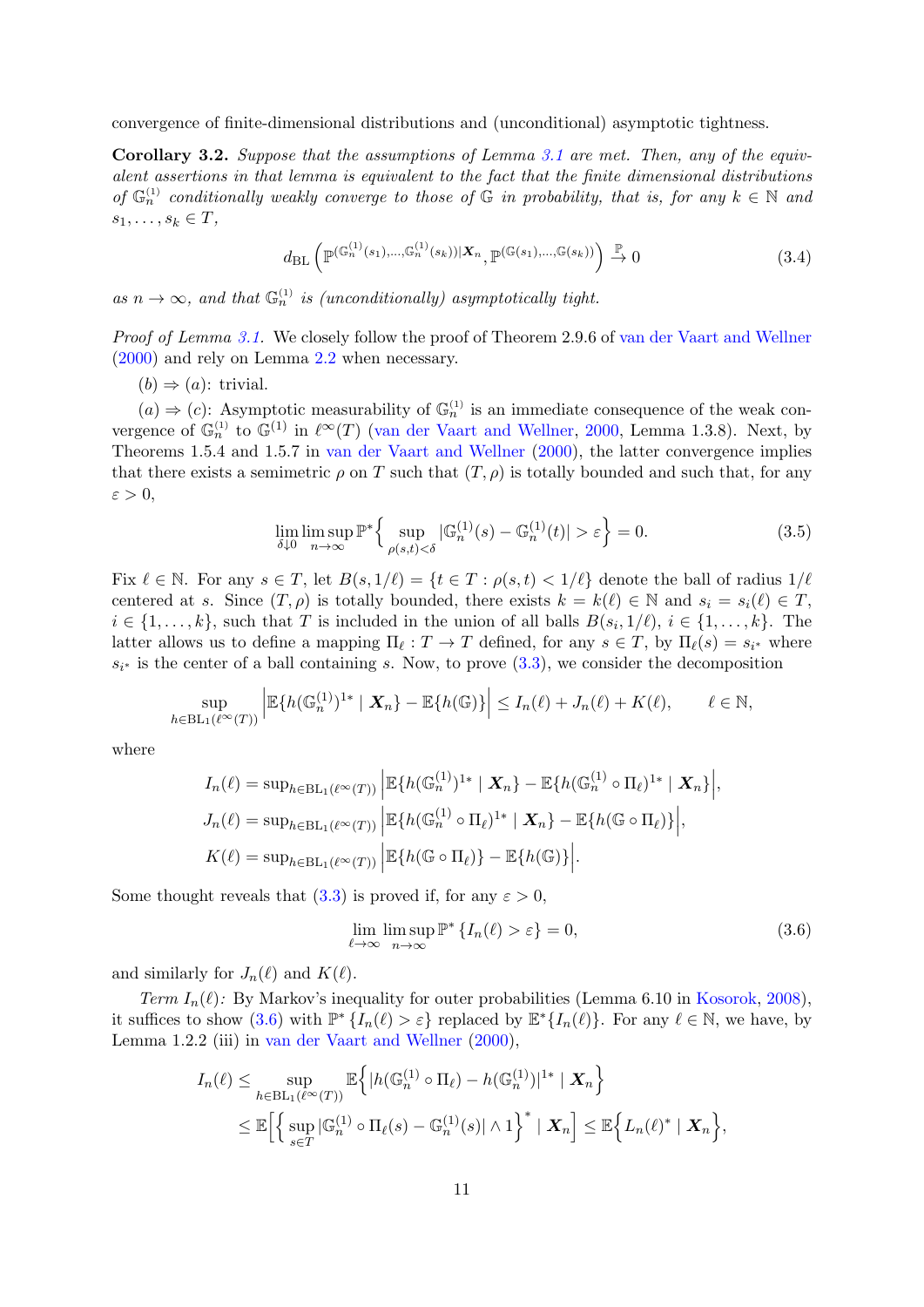where  $\wedge$  denotes the minimum operator and  $L_n(\ell) = \sup_{\rho(s,t) \leq 1/\ell} |\mathbb{G}_n^{(1)}(s) - \mathbb{G}_n^{(1)}(t)| \wedge 1$ . It follows that  $\mathbb{E}^*\{I_n(\ell)\}\leq \mathbb{E}\{L_n(\ell)^*\}$ . Note that, by Lemma 1.2.2 (viii) in [van der Vaart and Wellner](#page-17-5) [\(2000\)](#page-17-5), we may choose  $L_n(\ell)^*$  in such a way that  $\ell \mapsto L_n(\ell)^*$  is nonincreasing almost surely. Then  $\ell \mapsto \mathbb{P}\{L_n(\ell)^* > \varepsilon\}$  is nonincreasing as well, and from [\(3.5\)](#page-10-1) and Problem 2.1.5 in [van](#page-17-5) [der Vaart and Wellner](#page-17-5) [\(2000,](#page-17-5) see also Section 2.1.2), we have that  $L_n(\ell_n)^* \to 0$  in probability as  $n \to \infty$  for any sequence  $\ell_n \to \infty$ , which, by dominated convergence for convergence in probability, implies that  $\mathbb{E}\{L_n(\ell_n)^*\}\to 0$ . Hence,  $\lim_{\ell\to\infty} \limsup_{n\to\infty} \mathbb{E}[L_n(\ell)^*]=0$  by invoking Problem 2.1.5 in [van der Vaart and Wellner](#page-17-5) [\(2000\)](#page-17-5) again.

Term  $J_n(\ell)$ : Fix  $\ell \in \mathbb{N}$  and recall that the centers of the balls defining  $\Pi_\ell$  were denoted by  $s_1, \ldots, s_k$ . Since the weak convergence stated in  $(3.1)$  implies weak convergence of the respective finite dimensional distributions, we may invoke the equivalence between  $(a)$  and  $(c)$ in Lemma [2.2](#page-4-0) to conclude (with the help of the triangular inequality and Lemma [2.4\)](#page-5-0) that [\(3.4\)](#page-10-2) holds, that is, that

<span id="page-11-0"></span>
$$
B_n(s_1,\ldots,s_k)=\sup_{h\in \mathrm{BL}_1(\mathbb{R}^k)}\left|\mathbb{E}[h\{\mathbb{G}_n^{(1)}(s_1),\ldots,\mathbb{G}_n^{(1)}(s_k)\}\mid \bm{X}_n]-\mathbb{E}[h\{\mathbb{G}(s_1),\ldots,\mathbb{G}(s_k)\}]\right|\overset{\mathbb{P}}{\to} 0.
$$

(3.7) Next, let  $h \in BL_1(\ell^{\infty}(T))$  be arbitrary. Define  $f : \mathbb{R}^k \to \ell^{\infty}(T)$  such that, for any  $x \in \mathbb{R}^k$  and  $s \in T$ ,  $f(\mathbf{x})(s) = x_i$  if  $\Pi_\ell(s) = s_i$ . Furthermore, let  $g : \mathbb{R}^k \to \mathbb{R}$  be defined as  $g(\mathbf{x}) = h(f(\mathbf{x}))$ implying that  $h(\mathbb{G} \circ \Pi_{\ell}) = g(\mathbb{G}(s_1), \dots, \mathbb{G}(s_k)).$  Some thought reveals that  $g \in BL_1(\mathbb{R}^k)$ , whence  $J_n(\ell) \leq B_n(s_1, \ldots, s_k) \to 0$  in probability as  $n \to \infty$  for all  $\ell \in \mathbb{N}$ , implying the analogue of [\(3.6\)](#page-10-0) for  $J_n(\ell)$ .

Term  $K(\ell)$ : For any  $\ell \in \mathbb{N}$ , we have

<span id="page-11-1"></span>
$$
K(\ell) \leq \mathbb{E}\Big\{\sup_{s\in T}|\mathbb{G}\circ\Pi_\ell(s)-\mathbb{G}(s)|\wedge 1\Big\} \leq \mathbb{E}\Big\{\sup_{\rho(s,t)<1/\ell}|\mathbb{G}(s)-\mathbb{G}(t)|\wedge 1\Big\}.
$$

By tightness of G, Addendum 1.5.8 in [van der Vaart and Wellner](#page-17-5) [\(2000\)](#page-17-5) and dominated convergence, the expectation on the right converges to zero as  $\ell \to \infty$ , implying the analogue of [\(3.6\)](#page-10-0) for  $K(\ell)$ .

 $(c) \Rightarrow (b)$ : To prove [\(3.2\)](#page-8-3), we need to show the weak convergence of the finite-dimensional distributions and marginal asymptotic tightness. We start with the former. Let  $M, k \in \mathbb{N}$  and  $s_1, \ldots, s_k \in T$ . It suffices to show that, as  $n \to \infty$ ,

$$
\begin{aligned} \left(\mathbb{G}_n(s_1),\ldots,\mathbb{G}_n(s_k),\mathbb{G}_n^{(1)}(s_1),\ldots,\mathbb{G}_n^{(1)}(s_k),\ldots,\mathbb{G}_n^{(M)}(s_1),\ldots,\mathbb{G}_n^{(M)}(s_k)\right) \\ &\leadsto \left(\mathbb{G}(s_1),\ldots,\mathbb{G}(s_k),\mathbb{G}^{(1)}(s_1),\ldots,\mathbb{G}^{(1)}(s_k),\ldots,\mathbb{G}^{(M)}(s_1),\ldots,\mathbb{G}^{(M)}(s_k)\right) \end{aligned} \tag{3.8}
$$

in  $\mathbb{R}^{(M+1)k}$ . Now, for any  $g \in BL_1(\mathbb{R}^k)$ , the function  $h : \ell^{\infty}(T) \to \mathbb{R}$  defined by  $h(f) =$  $g(f(s_1),..., f(s_k))$  is an element of  $BL_1(\ell^{\infty}(T))$ . From [\(3.3\)](#page-8-1), we then obtain that [\(3.7\)](#page-11-0) holds, or, equivalently, that  $(3.4)$  holds. We may hence invoke the equivalence between  $(b)$  and  $(c)$  in Lemma  $2.2$  to obtain  $(3.8)$ .

It remains to show marginal tightness. Since  $\mathbb{G}_n \rightsquigarrow \mathbb{G}$  in  $\ell^{\infty}(T)$  and  $\mathbb{G}_n^{(1)}, \ldots, \mathbb{G}_n^{(M)}$  are identically distributed, it is sufficient to show that  $\mathbb{G}_n^{(1)} \rightsquigarrow \mathbb{G}^{(1)}$  in  $\ell^{\infty}(T)$ . Then, as in the proof of Theorem 2.9.6 of [van der Vaart and Wellner](#page-17-5) [\(2000\)](#page-17-5), for any  $h \in BL_1(\ell^{\infty}(T)),$ 

$$
|\mathbb{E}^*\{h(\mathbb{G}_n^{(1)})\}-\mathbb{E}\{h(\mathbb{G}^{(1)})\}|\leq \left|\mathbb{E}\left[\mathbb{E}\{h(\mathbb{G}_n^{(1)})^* \mid \mathbf{X}_n\}\right]-\mathbb{E}^*\left[\mathbb{E}\{h(\mathbb{G}_n^{(1)})^{1*} \mid \mathbf{X}_n\}\right]\right| + \left|\mathbb{E}^*\left[\mathbb{E}\{h(\mathbb{G}_n^{(1)})^{1*} \mid \mathbf{X}_n\}-\mathbb{E}\{h(\mathbb{G}^{(1)})\}\right]\right|.
$$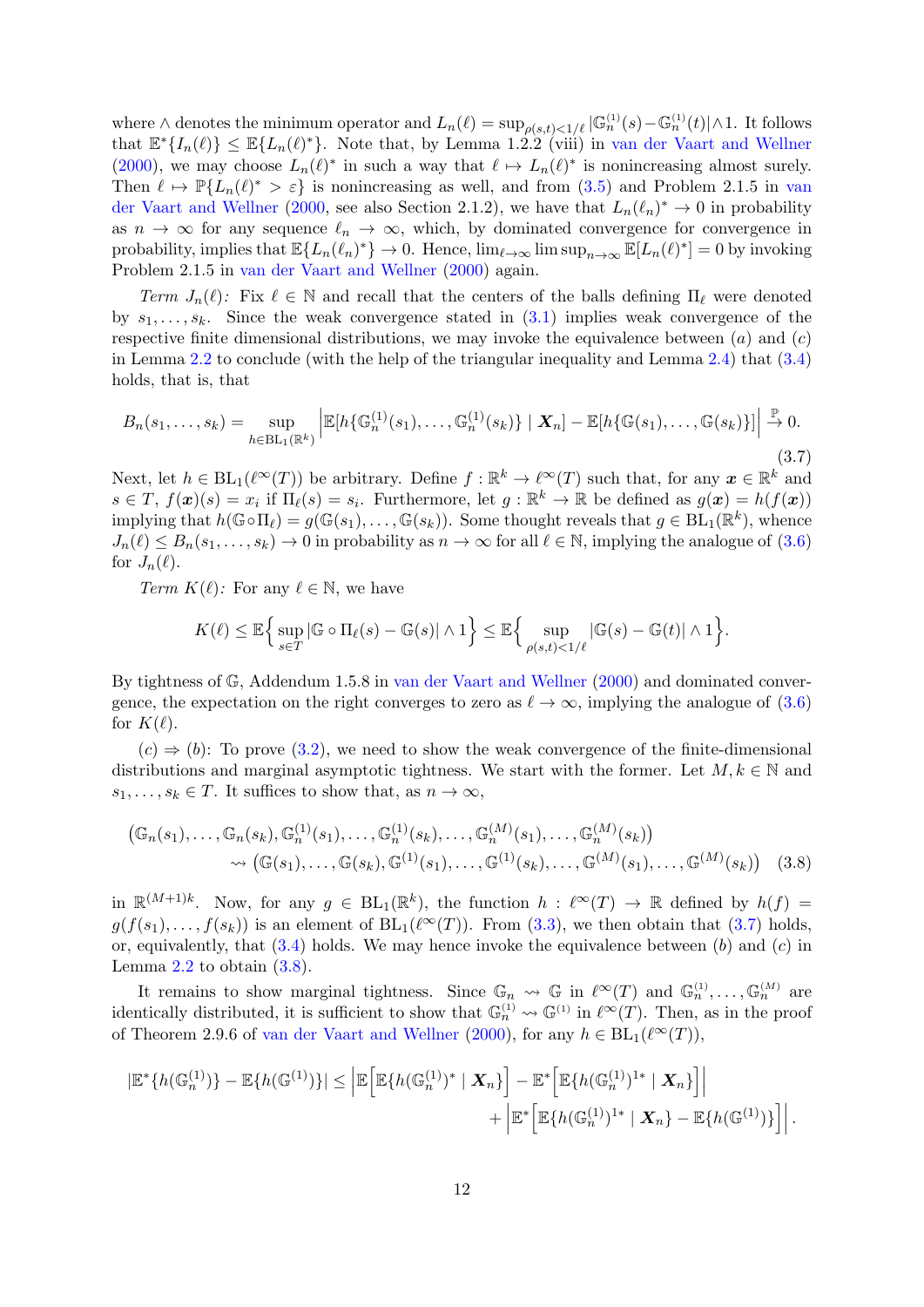By dominated convergence for convergence in outer probability and [\(3.3\)](#page-8-1), the second term converges to zero. Since  $h(\mathbb{G}_n^{(1)})^{\mathbb{1}*} \geq \{h(\mathbb{G}_n^{(1)})_*\}^{\mathbb{1}*} = h(\mathbb{G}_n^{(1)})_*$  almost surely, the first term is bounded above by

$$
\mathbb{E}\Big[\mathbb{E}\big\{h(\mathbb{G}_n^{(1)})^*\mid \mathbf{X}_n\big\}\Big]-\mathbb{E}\Big[\mathbb{E}\big\{h(\mathbb{G}_n^{(1)})_*\mid \mathbf{X}_n\big\}\Big]=\mathbb{E}\big\{h(\mathbb{G}_n^{(1)})^*\big\}-\mathbb{E}\big\{h(\mathbb{G}_n^{(1)})_*\big\}.
$$

The latter expression converges to zero since  $\mathbb{G}_n^{(1)}$  is assumed asymptotically measurable. The assertion follows from the Portmanteau Theorem (see, e.g., [van der Vaart and Wellner,](#page-17-5) [2000,](#page-17-5) Theorem 1.3.4 (i) and (vii)).

#### <span id="page-12-0"></span>4 Validity of bootstrap-based confidence intervals and tests

Whether the consistency of a resampling scheme is shown at the stochastic process level and then transferred to  $\mathbb{D} = \mathbb{R}^d$  or is directly proved at the statistic level, one naturally expects corresponding bootstrap-based confidence intervals and tests to be asymptotically valid. Specifically, the latter amounts to verifying that confidence intervals have the correct asymptotic coverage and that tests maintain their level asymptotically. To formally establish these expected consequences, in this section, we restrict ourselves to the classical situation of a real-valued statistic whose weak limit has a continuous distribution function.

<span id="page-12-1"></span>**Condition 4.1** (R-valued resampling mechanism). Assume that Condition [2.1](#page-3-0) holds with  $D = R$ and that, additionally,  $S_n$  converges weakly to a random variable S with continuous d.f. F.

A result in the desired direction is for example Lemma 23.3 in [van der Vaart](#page-17-2) [\(1998\)](#page-17-2) and more specialized and deeper results are for instance collected in [Horowitz](#page-17-3) [\(2001,](#page-17-3) Sections 3.3 and 3.4). Most results of that type do not however take into account the necessary approximation of the unobservable conditional d.f. of a bootstrap replicate by the empirical d.f. of a sample of bootstrap replicates. The following simple lemma does so and thus allows one to easily verify the asymptotic validity of bootstrap-based confidence intervals and tests constructed from a consistent resampling scheme in the sense of Lemma [2.2.](#page-4-0)

As we continue, for  $n, M \in \mathbb{N}$  and  $x \in \mathbb{R}$ , we use the following notation:

$$
F_n^M(x) = \frac{1}{M} \sum_{i=1}^M \mathbf{1}(\mathbf{S}_n^{(i)} \le x), \qquad F_n(x) = \mathbb{P}(\mathbf{S}_n^{(1)} \le x \mid \mathbf{X}_n) \quad \text{and} \quad F(x) = \mathbb{P}(\mathbf{S} \le x).
$$

<span id="page-12-2"></span>**Lemma 4.2.** Suppose that Condition [4.1](#page-12-1) is met and that one of the equivalent assertions in Lemma [2.2](#page-4-0) holds. Then, for any  $\alpha \in (0,1)$ ,

$$
\lim_{n \to \infty} \mathbb{P}\{\mathbf{S}_n \ge (F_n)^{-1}(1-\alpha)\} = \alpha \quad \text{and} \quad \lim_{n,M \to \infty} \mathbb{P}\{\mathbf{S}_n \ge (F_n^M)^{-1}(1-\alpha)\} = \alpha,
$$

where  $G^{-1}$  denotes the generalized inverse of d.f. G, that is  $G^{-1}(y) = \inf\{x \in \mathbb{R} : G(x) \geq y\},\$  $y \in (0,1]$ . The statements with  $\geq'$  replaced by  $\geq'$  in the previous display hold as well.

The assertion of this lemma involving conditional quantiles (or a version thereof) is usually provided in textbooks on the bootstrap to validate its use for the construction of confidence intervals and tests (see, e.g., Lemma 23.3 in [van der Vaart,](#page-17-2) [1998\)](#page-17-2). For completeness, we shall prove it at the end of this section. The assertion involving empirical quantiles is the one to be used in practice as conditional quantiles are not available and must thus be approximated by Monte Carlo. Note in particular that the above formulation is general enough to allow  $M = M(n)$  with  $M(n) \to \infty$  as  $n \to \infty$ .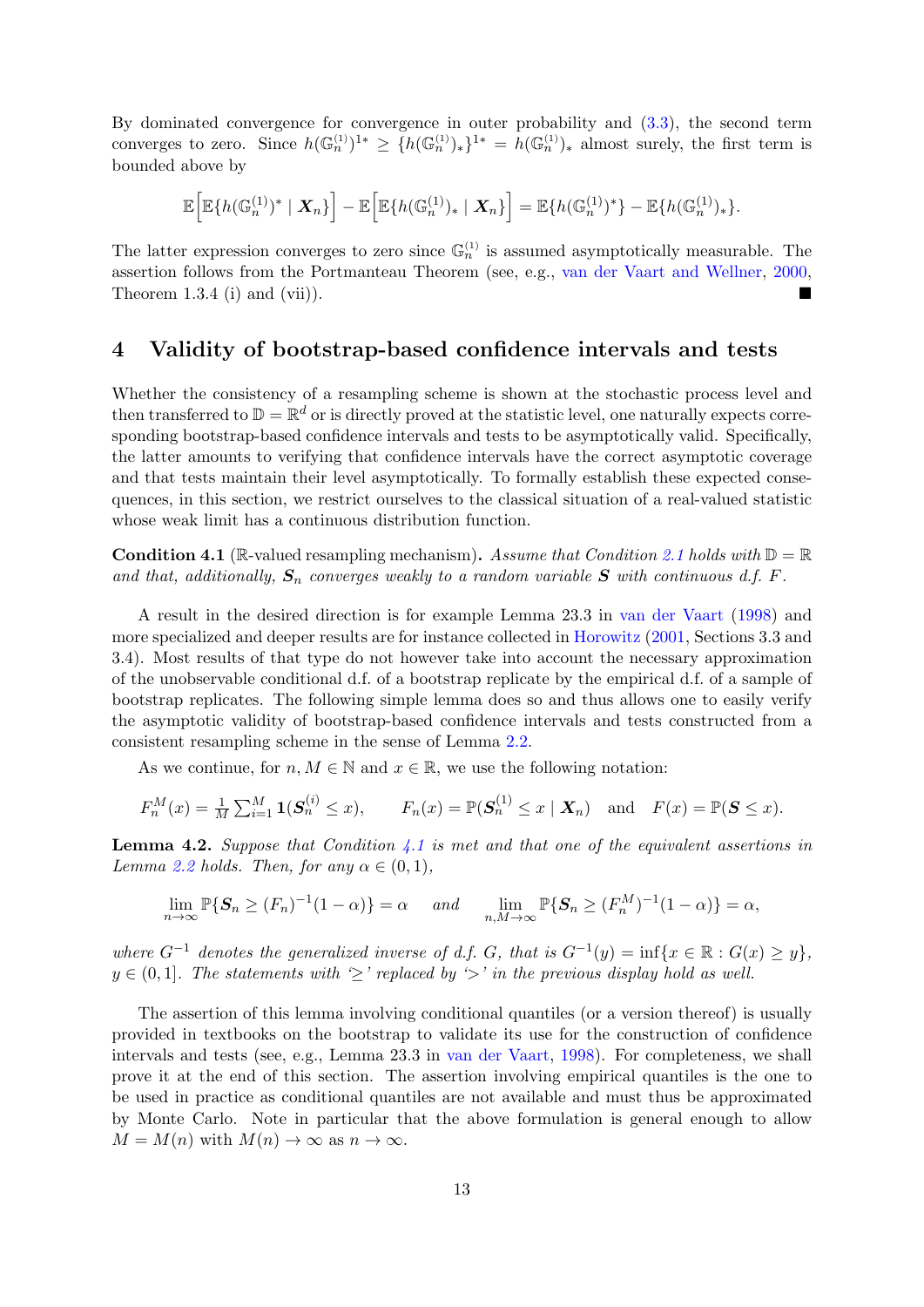Let us now briefly verify that the asymptotic validity of bootstrap-based confidence intervals and tests is an immediate consequence of the preceding lemma. Start with the former and assume that  $S_n = \sqrt{n}(\theta_n - \theta)$ , where  $\theta_n$  is an estimator of some parameter  $\theta \in \mathbb{R}$ . Then, a natural confidence interval for  $\theta$  is given by

$$
I_{n,M,\alpha} = \left[\theta_n - n^{-1/2} (F_n^M)^{-1} (1 - \alpha/2), \theta_n - n^{-1/2} (F_n^M)^{-1} (\alpha/2)\right], \qquad \alpha \in (0, 1/2).
$$

Note in passing that the above confidence interval is related to the so-called basic bootstrap con-fidence interval (see, e.g., [Davison and Hinkley,](#page-16-11) [1997,](#page-16-11) Chapter 5). A consequence of Lemma [4.2](#page-12-2) is then that, if one of the equivalent assertions in Lemma [2.2](#page-4-0) hold,  $I_{n,M,\alpha}$  is of asymptotic level  $1 - \alpha$  in the sense that, as  $n, M \to \infty$ ,

$$
\mathbb{P}(\theta \in I_{n,M,\alpha}) = \mathbb{P}\{S_n \ge (F_n^M)^{-1}(\alpha/2)\} - \mathbb{P}\{S_n > (F_n^M)^{-1}(1-\alpha/2)\} \to 1-\alpha.
$$

Let us now discuss the case of bootstrap-based tests. Assume that  $S_n$  is a test statistic for some null hypothesis  $H_0$  such that large values of  $S_n$  provide evidence against  $H_0$ . It is then natural to reject  $H_0$  at level  $\alpha \in (0,1)$  when  $S_n > (F_n^M)(1-\alpha)$ . Should one of the equivalent assertions in Lemma  $2.2$  holds under  $H_0$ , Lemma  $4.2$  immediately implies that this test holds it level asymptotically in the sense that, under  $H_0$ ,  $\mathbb{P}\{S_n \ge (F_n^M)^{-1}(1-\alpha)\} \to \alpha$  as  $n, M \to \infty$ . If the bootstrap replicates are stochastically bounded under the alternative, then the test will also be consistent provided  $S_n$  converges to infinity in probability under the alternative.

Under the same setting, another statistic of interest is

$$
p_n^M = \frac{1}{M} \sum_{i=1}^M \mathbf{1}(\boldsymbol{S}_n^{(i)} > \boldsymbol{S}_n) = 1 - F_n^M(\boldsymbol{S}_n),
$$

which may be interpreted as an approximate p-value for the test based on  $S_n$ . The theoretical analogue of the latter is

$$
p_n = \mathbb{P}(\boldsymbol{S}_n^{(1)} > \boldsymbol{S}_n \mid \boldsymbol{X}_n) = 1 - F_n(\boldsymbol{S}_n).
$$

Intuitively, the resampling scheme being valid should imply that, under the null hypothesis, the statistics  $p_n^M$  and  $p_n$  are approximately standard uniform. The following result formalizes this.

<span id="page-13-0"></span>**Corollary 4.3.** Suppose that Condition [4.1](#page-12-1) is met and that one of the equivalent assertions in Lemma [2.2](#page-4-0) holds. Then, as  $n \to \infty$ ,

$$
p_n \leadsto \text{Uniform}(0, 1)
$$
 and  $p_n^{M_n} \leadsto \text{Uniform}(0, 1),$ 

for any sequence  $M_n \to \infty$  as  $n \to \infty$ .

The proofs of Lemma [4.2](#page-12-2) and Corollary [4.3](#page-13-0) are given hereafter.

Proof of Lemma [4.2.](#page-12-2) Consider the assertion involving conditional quantiles. Notice first that the weak convergence of  $S_n$  to S, the continuity of F and Lemma [2.4](#page-5-0) imply that

<span id="page-13-1"></span>
$$
d_K(\mathbb{P}^{\mathbf{S}_n}, \mathbb{P}^{\mathbf{S}}) = \sup_{x \in \mathbb{R}} |\mathbb{P}(\mathbf{S}_n \le x) - F(x)| \to 0 \quad \text{as } n \to \infty. \tag{4.1}
$$

Next, combine Assertion  $(e)$  in Lemma [2.2](#page-4-0) with  $(4.1)$  to obtain that every subsequence of  $d_K(\mathbb{P}^{\mathbf{S}_n^{(1)}|X_n}, \mathbb{P}^{\mathbf{S}})$  has a further subsequence along which this expression converges almost surely to zero as  $n \to \infty$ . Let  $\alpha \in (0,1)$  such that  $F^{-1}$  is continuous at  $1-\alpha$ . As a consequence of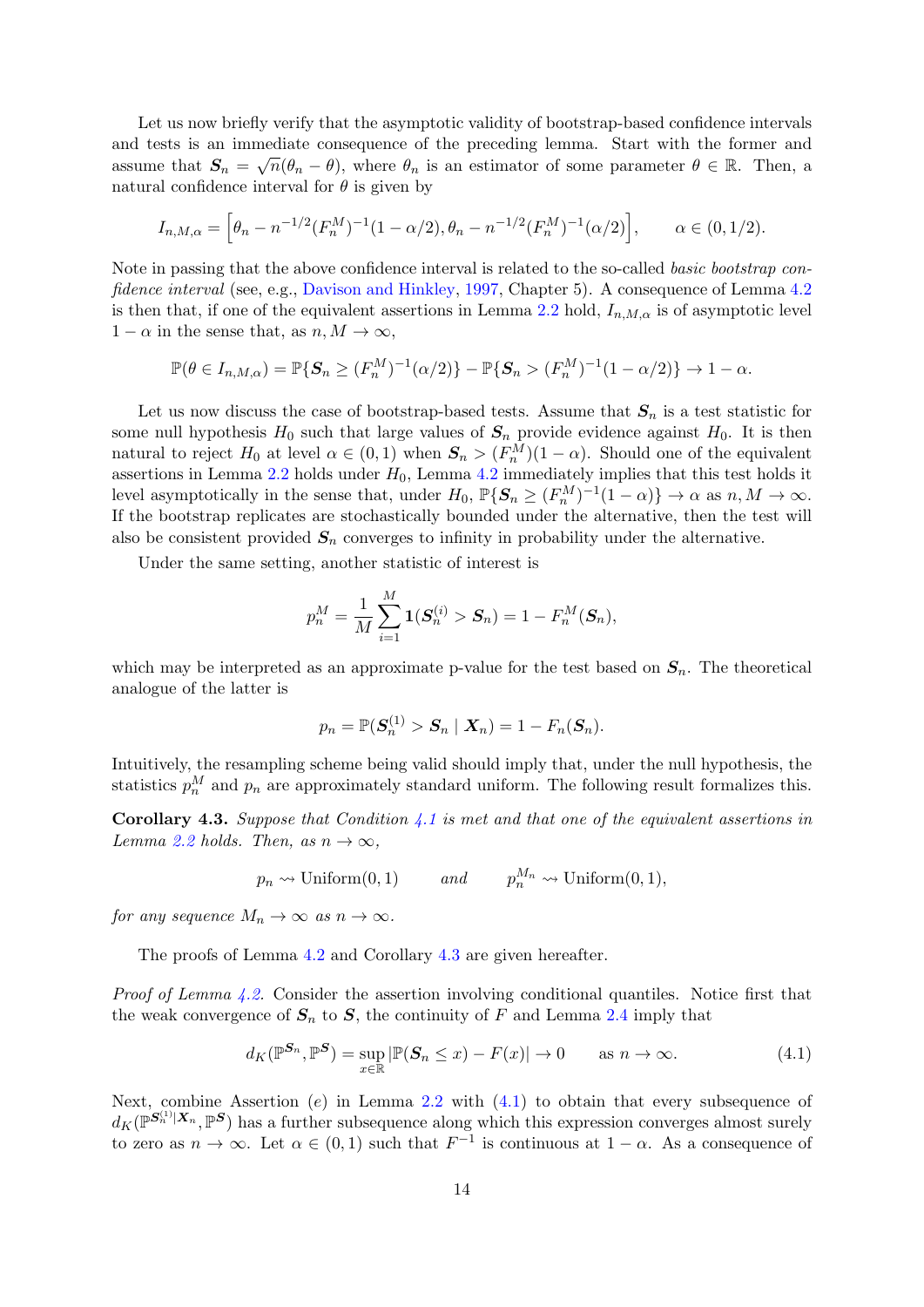Lemma 21.2 in [van der Vaart](#page-17-2) [\(1998\)](#page-17-2), we obtain that  $F_n^{-1}(1-\alpha) \stackrel{\text{a.s.}}{\longrightarrow} F^{-1}(1-\alpha)$  along that subsequence. Hence, the random vector  $(S_n, F_n^{-1}(1-\alpha))$  converges weakly to  $(S, F^{-1}(1-\alpha))$ , again along that subsequence. Since  $\mathbb{P}\{S = F^{-1}(1-\alpha)\} = 0$  by continuity, the Portmanteau Theorem implies that

<span id="page-14-0"></span>
$$
\mathbb{P}\{\mathbf{S}_n \ge F_n^{-1}(1-\alpha)\} \to \mathbb{P}\{\mathbf{S} \ge F^{-1}(1-\alpha)\} = \alpha \tag{4.2}
$$

along that subsequence. The latter equation holds for all expect at most countably many  $\alpha \in$  $(0, 1)$ . Because the left (resp. right) side of  $(4.2)$  is an increasing (resp. increasing continuous) function of  $\alpha$ , [\(4.2\)](#page-14-0) must hold for all  $\alpha \in (0,1)$ . The first assertion follows since the subsequence we started with was arbitrary. Finally, note that one may replace ' $\geq$ ' by ' $>$ ' in the last display.

Consider the assertion involving empirical quantiles. Let  $q_{1-\alpha}$  denote the  $(1-\alpha)$ -quantile of S. Since  $\lim_{n\to\infty} \mathbb{P}(S_n \ge q_{1-\alpha}) = \mathbb{P}(S \ge q_{1-\alpha}) = \alpha$  as a consequence of the Portmanteau Theorem and the continuity of  $F$ , it suffices to show that

$$
\lim_{n,M\to\infty} |\mathbb{P}\{S_n \ge (F_n^M)^{-1}(1-\alpha)\} - \mathbb{P}(S_n \ge q_{1-\alpha})|
$$
  
= 
$$
\lim_{n,M\to\infty} |\mathbb{P}\{F_n^M(S_n) \ge 1-\alpha\} - \mathbb{P}\{F(S_n) \ge 1-\alpha\}| = 0,
$$

where the equality follows from the fact that  $F_n^M$  and F are right-continuous. Using the fact that, for any  $a, b, x \in \mathbb{R}$  and  $\varepsilon > 0$ ,  $|\mathbf{1}(x \le a) - \mathbf{1}(x \le b)| \le \mathbf{1}(|x - a| \le \varepsilon) + \mathbf{1}(|a - b| > \varepsilon)$ , we can estimate

$$
|\mathbb{P}\{F_n^M(\mathbf{S}_n) \geq 1 - \alpha\} - \mathbb{P}\{F(\mathbf{S}_n) \geq 1 - \alpha\}|
$$
  
\$\leq \mathbb{P}\{|F(\mathbf{S}\_n) - 1 + \alpha| \leq \varepsilon\} + \mathbb{P}\{|F(\mathbf{S}\_n) - F\_n^M(\mathbf{S}\_n)| > \varepsilon\}\$.

By the continuous mapping theorem and the Portmanteau Theorem, the first term on the right converges to  $\mathbb{P}\{|F(\mathbf{S})-1+\alpha|\leq \varepsilon\}$  as  $n \to \infty$ , which can be made arbitrary small by decreasing  $\varepsilon$ . Combining Assertion (f) from Lemma [2.2](#page-4-0) with [\(4.1\)](#page-13-1) immediately implies that the second term converges to zero as  $n, M \to \infty$ , hence the first claim.

The claim with ' $\geq$ ' replaced by ' $>$ ' follows from the fact that, by continuity of F and the Portmanteau Theorem, for any  $x \in \mathbb{R}$ ,  $\mathbb{P}(\mathbf{S}_n < x) \to \mathbb{P}(\mathbf{S} < x)$  as  $n \to \infty$ . The latter convergence can be made uniform by arguments as in Lemma 2.11 in [van der Vaart](#page-17-2) [\(1998\)](#page-17-2), which, combined with [\(4.1\)](#page-13-1) implies that  $\sup_{x\in\mathbb{R}} \mathbb{P}(S_n = x)$  converges to zero in probability as  $n \to \infty$ .

*Proof of Corollary [4.3.](#page-13-0)* The weak convergence  $S_n \leadsto S$  as  $n \to \infty$  together with the continuous mapping theorem implies that  $1 - F(S_n) \rightsquigarrow 1 - F(S) \sim$  Uniform $(0, 1)$  as  $n \to \infty$ . Combining Assertion (e) in Lemma [2.2](#page-4-0) with [\(4.1\)](#page-13-1), we additionally immediately obtain that  $F_n(\mathbf{S}_n)-F(\mathbf{S}_n)$ converges to zero in probability as  $n \to \infty$ , which implies that  $p_n$  has the same weak limit as  $1-F(S_n)$  as  $n \to \infty$ . Similarly, Assertion (f) in Lemma [2.2](#page-4-0) combined with [\(4.1\)](#page-13-1) readily implies that  $p_n^{M_n}$  has the same limit distribution as  $1 - F(S_n)$  as  $n \to \infty$ .

#### 5 Concluding remarks

As a picture often speaks better than words, we summarized in the diagram of Figure [1](#page-15-0) the way the results obtained in this note could typically be used to prove the validity of bootstrapbased statistical inference procedures. From the point of view of applications of resampling schemes starting at the stochastic process level, the diagram highlights two paths to proving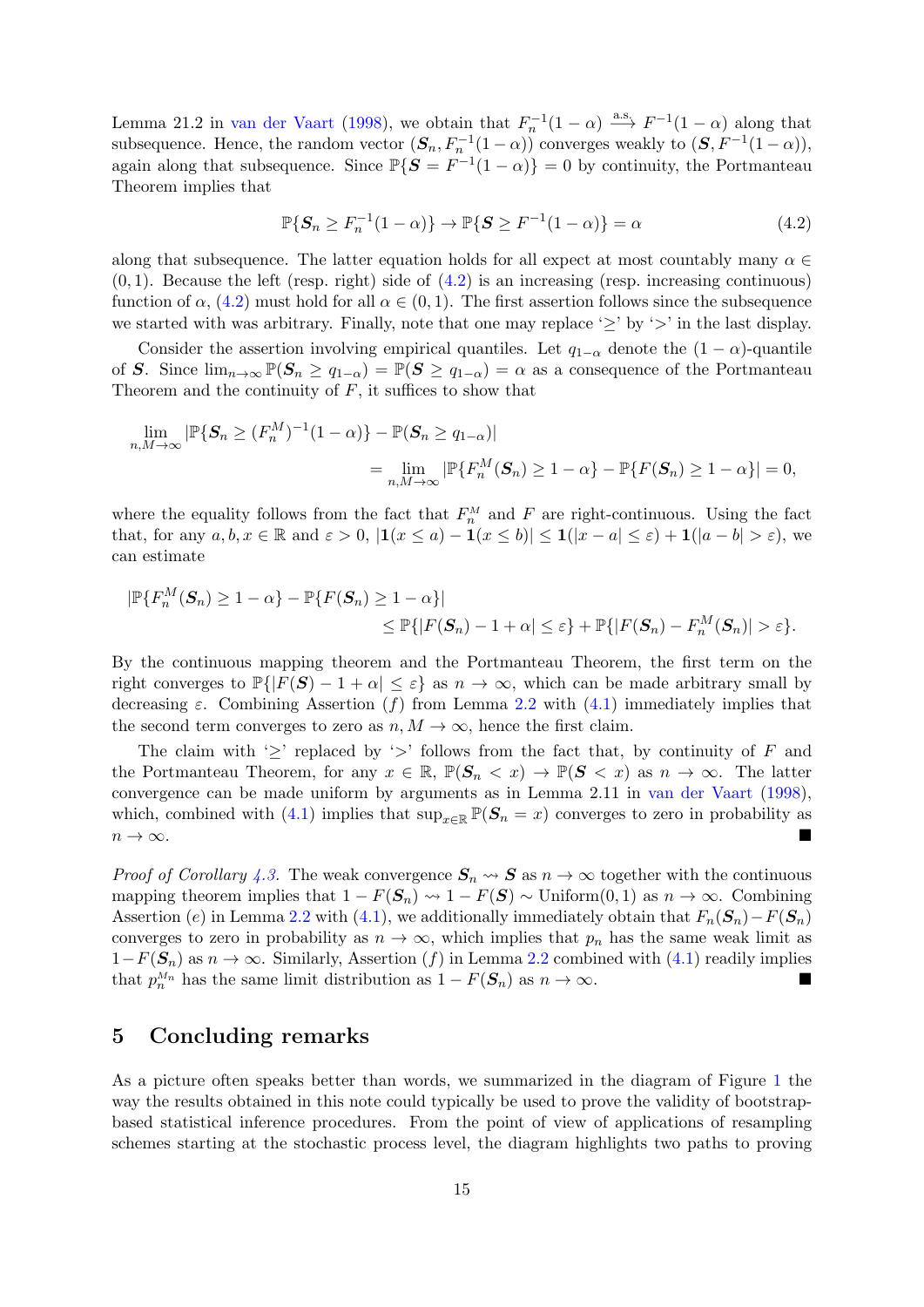

<span id="page-15-0"></span>Figure 1: Summary of typical uses of the obtained results; CMT stands for "continuous mapping theorem" and FDT for "functional delta method".

the asymptotic validity of bootstrap-based confidence intervals and tests: an unconditional path starting at Assertion  $(a)$  of Lemma [3.1](#page-8-0) and a conditional path starting at Assertion  $(c)$  of Lemma [3.1.](#page-8-0)

We conclude by summarizing the main consequences and features of the results obtained in this note, some of which explicitly appear in the diagram of Figure [1:](#page-15-0)

- At the stochastic process level, it may be argued that one needs to deal with less subtle mathematical concepts to prove unconditional bootstrap consistency than to show its conditional version. Roughly speaking, the unconditional approach avoids the need to work with the seemingly awkward notion of "conditional law" of a non-measurable function.
- Focusing for instance on existing continuous mapping theorems for the bootstrap [\(Kosorok,](#page-17-10) [2008,](#page-17-10) Section 10.1.4), it appears that, for transferring Assertion  $(c)$  of Lemma [3.1](#page-8-0) into Assertion  $(c)$  of Lemma [2.2,](#page-4-0) more assumptions than just continuity of the underlying functional are necessary, thereby suggesting that the unconditional formulation of bootstrap consistency might be slightly more useful. Additionally, Assertion  $(a)$  of Lemma [3.1](#page-8-0) can be combined with the extended continuous mapping theorem [\(van der Vaart and Wellner,](#page-17-5) [2000,](#page-17-5) Theorem 1.11.1), while a version of the latter result for the bootstrap does not hitherto seem to exist.
- The equivalence between the unconditional and the conditional formulation of bootstrap consistency at the stochastic process level only holds if the additional randomness in the bootstrap replicates is independent of the data (in fact, this assumption is only needed to make Assertion  $(c)$  well-defined). Interestingly enough, such a condition does not seem to be a restriction in practice as it seems satisfied by most if not all resampling schemes.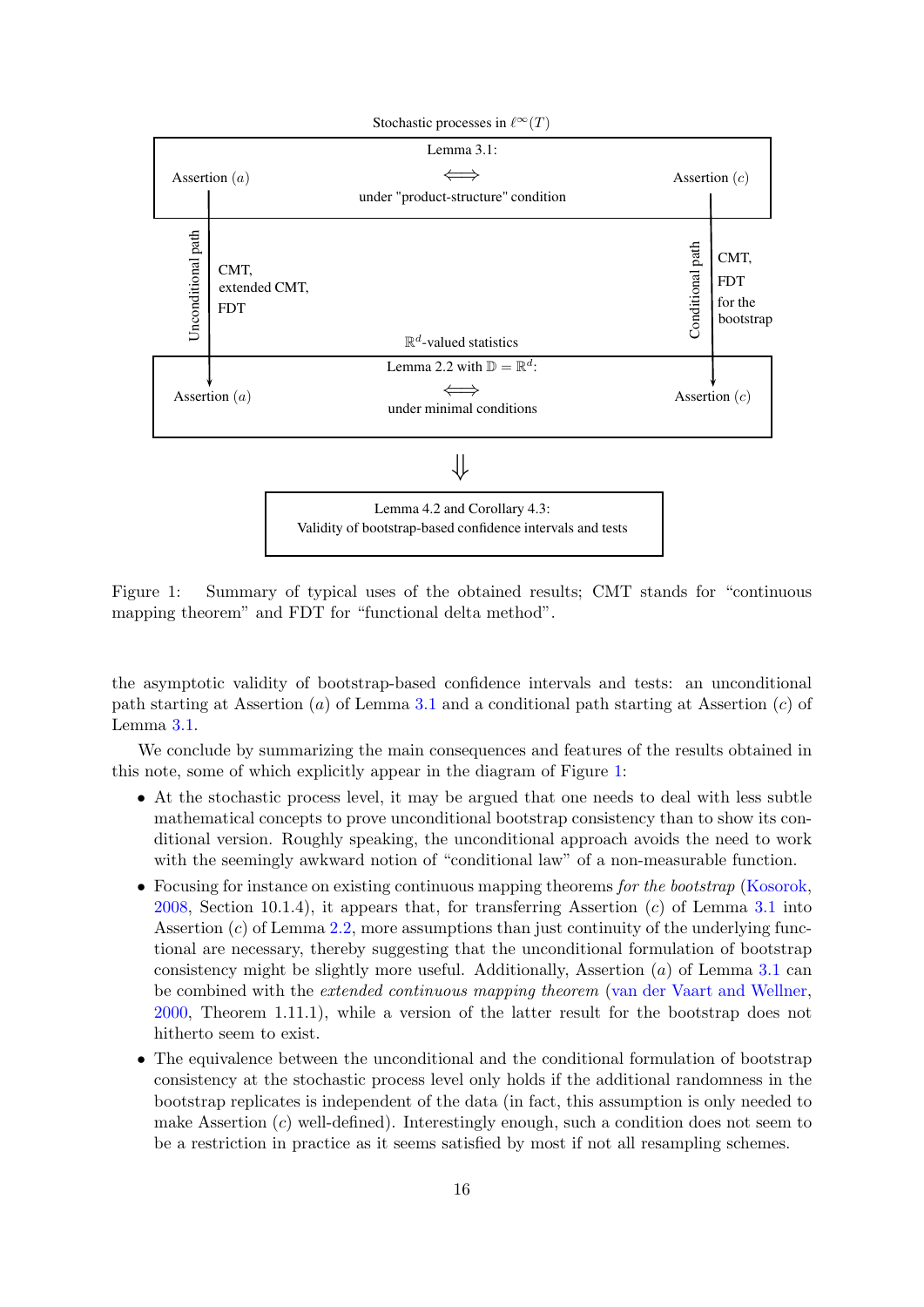• Although, as already discussed, one cannot in general rely on Lemma [2.2](#page-4-0) to deal with stochastic processes with bounded sample paths, this lemma remains general enough to deal with stochastic processes living in the Skorohod space (see, e.g., [Billingsley,](#page-16-8) [1999\)](#page-16-8) since the latter can be metrized in such a way that it is separable and complete.

### Acknowledgments

The authors are very grateful to an anonymous referee for making them aware of "Hoeffding's trick" [\(Hoeffding,](#page-17-4) [1952\)](#page-17-4) and for several other very relevant suggestions which contributed to significantly increasing the scope of this note. The authors would also like to thank Jean-David Fermanian for fruitful discussions. This research has been supported by the Collaborative Research Center "Statistical modeling of nonlinear dynamic processes" (SFB 823) of the German Research Foundation, which is gratefully acknowledged.

#### References

- <span id="page-16-6"></span>Beran, R. and G. Ducharme (1991). Asymptotic theory for bootstrap methods in statistics. Centre de recherches mathématiques, Université de Montréal, Canada: Les publication CRM.
- <span id="page-16-2"></span>Beran, R. J., L. Le Cam, and P. W. Millar (1987). Convergence of stochastic empirical measures. J. Multivariate Anal. 23 (1), 159–168.
- <span id="page-16-9"></span>Berghaus, B. and A. Bücher (2017). Goodness-of-fit tests for multivariate copula-based time series models. Econometric Theory 33 (2), 292–330.
- <span id="page-16-0"></span>Bickel, P. J. and D. A. Freedman (1981). Some asymptotic theory for the bootstrap. Ann. *Statist.*  $9(6)$ , 1196–1217.
- <span id="page-16-8"></span>Billingsley, P. (1999). Convergence of probability Measures. New York: Wiley. Second edition.
- <span id="page-16-3"></span>Bücher, A. and I. Kojadinovic (2016a). A dependent multiplier bootstrap for the sequential empirical copula process under strong mixing. *Bernoulli* 22(2), 927–968.
- <span id="page-16-10"></span>Bücher, A. and I. Kojadinovic (2016b). Dependent multiplier bootstraps for non-degenerate u-statistics under mixing conditions with applications. Journal of Statistical Planning and Inference 170, 83–105.
- <span id="page-16-4"></span>Cheng, G. and J. Z. Huang (2010). Bootstrap consistency for general semiparametric Mestimation. Ann. Statist. 38 (5), 2884–2915.
- <span id="page-16-5"></span>Chung, E. and J. P. Romano (2013). Exact and asymptotically robust permutation tests. Ann. Statist.  $41(2)$ , 484–507.
- <span id="page-16-11"></span>Davison, A. C. and D. V. Hinkley (1997). Bootstrap Methods and Their Application. Cambridge University Press.
- <span id="page-16-7"></span>Dudley, R. M. (2002). Real analysis and probability. Cambridge University Press, Cambridge. Revised reprint of the 1989 original.
- <span id="page-16-1"></span>Dümbgen, L. and P. Del Conte-Zerial (2013). On low-dimensional projections of highdimensional distributions. In From probability to statistics and back: high-dimensional models and processes, Volume 9 of Inst. Math. Stat. (IMS) Collect., pp. 91–104. Inst. Math. Statist., Beachwood, OH.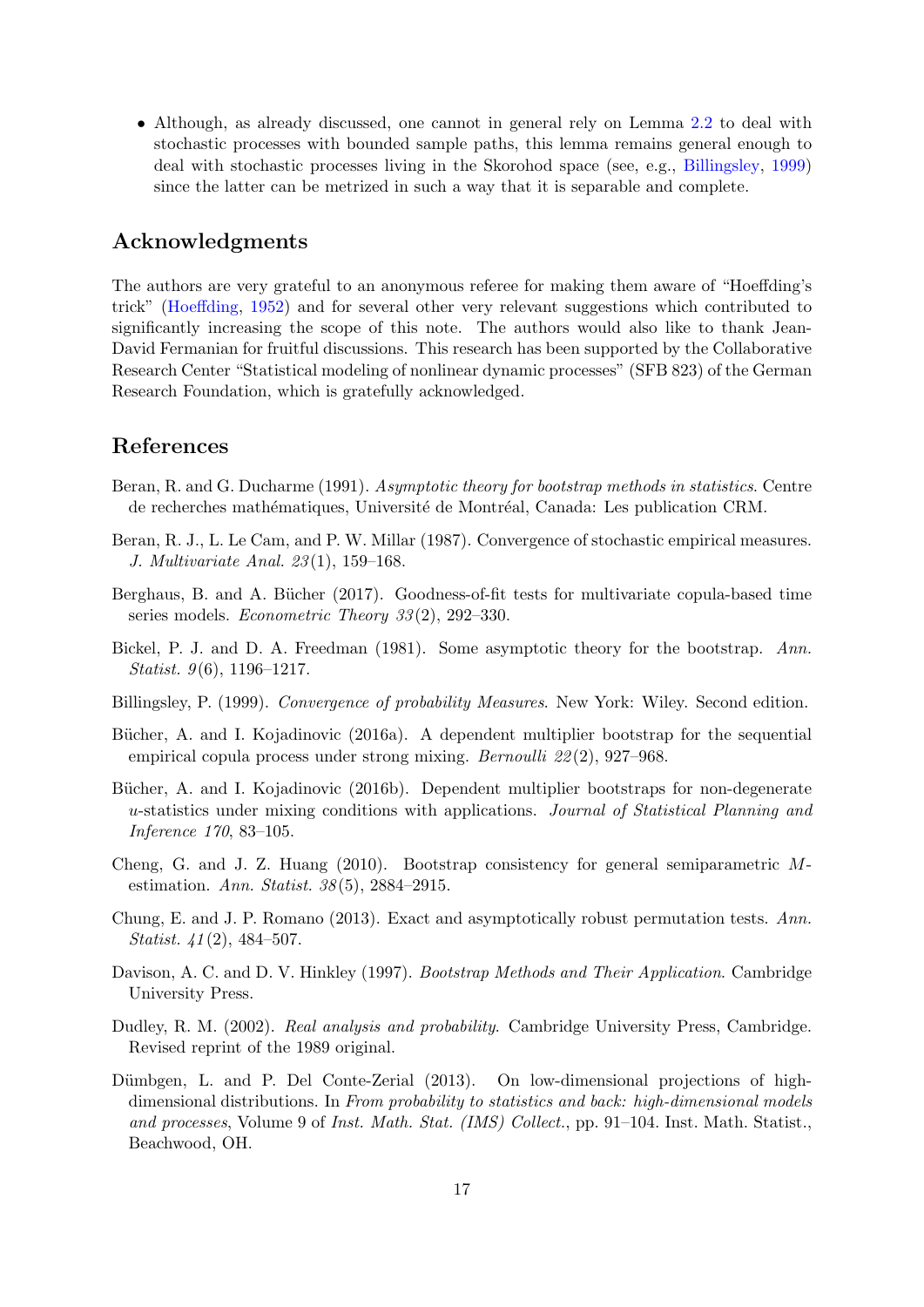<span id="page-17-12"></span>Efron, B. (1979). Bootstrap methods: Another look at the jackknife. Ann. Statist.  $7(1)$ , 1–26.

- <span id="page-17-0"></span>Faden, A. M. (1985). The existence of regular conditional probabilities: Necessary and sufficient conditions. Ann. Probab. 13 (1), 288–298.
- <span id="page-17-18"></span>Genest, C. and J. G. Nešlehová (2014). On tests of radial symmetry for bivariate copulas. Statistical Papers 55, 1107–1119.
- <span id="page-17-16"></span>Genest, C. and B. Rémillard (2008). Validity of the parametric bootstrap for goodness-offit testing in semiparametric models. Annales de l'Institut Henri Poincaré: Probabilités et Statistiques 44, 1096–1127.
- <span id="page-17-6"></span>Giné, E. and J. Zinn (1990). Bootstrapping general empirical measures. Ann. Probab.  $18(2)$ , 851–869.
- <span id="page-17-11"></span>Hall, P. (1992). The bootstrap and Edgeworth expansion. Springer Series in Statistics. Springer-Verlag, New York.
- <span id="page-17-4"></span>Hoeffding, W. (1952). The large-sample power of tests based on permutations of observations. Ann. Math. Statistics 23, 169–192.
- <span id="page-17-3"></span>Horowitz, J. (2001). The bootstrap. In J. J. Heckman and E. E. Leamer (Eds.), *Handbook of* Econometrics, Volume 5, pp. 3159–3228. Amsterdam: North-Holland.
- <span id="page-17-1"></span>Kallenberg, O. (2002). Foundations of modern probability (Second ed.). Probability and its Applications (New York). Springer-Verlag, New York.
- <span id="page-17-10"></span>Kosorok, M. (2008). Introduction to empirical processes and semiparametric inference. New York: Springer.
- <span id="page-17-13"></span>Künsch, H. (1989). The jacknife and the bootstrap for general stationary observations. The Annals of Statistics 17 (3), 1217–1241.
- <span id="page-17-7"></span>Præstgaard, J. and J. A. Wellner (1993). Exchangeably weighted bootstraps of the general empirical process. Ann. Probab.  $21(4)$ , 2053–2086.
- <span id="page-17-8"></span>Rémillard, B. and O. Scaillet (2009). Testing for equality between two copulas. *Journal of* Multivariate Analysis  $100(3)$ , 377–386.
- <span id="page-17-17"></span>Romano, J. P. (1989). Bootstrap and randomization tests of some nonparametric hypotheses. Ann. Statist. 17(1), 141–159.
- <span id="page-17-9"></span>Segers, J. (2012). Asymptotics of empirical copula processes under nonrestrictive smoothness assumptions. Bernoulli 18, 764–782.
- <span id="page-17-14"></span>Shao, X. (2010). The dependent wild bootstrap. Journal of the American Statistical Association 105(489), 218–235.
- <span id="page-17-15"></span>Stute, W., W. Gonzáles Manteiga, and M. Presedo Quindimil (1993). Bootstrap based goodnessof-fit tests. Metrika 40, 243–256.
- <span id="page-17-2"></span>van der Vaart, A. (1998). Asymptotic statistics. Cambridge University Press.
- <span id="page-17-5"></span>van der Vaart, A. and J. Wellner (2000). Weak convergence and empirical processes. New York: Springer. Second edition.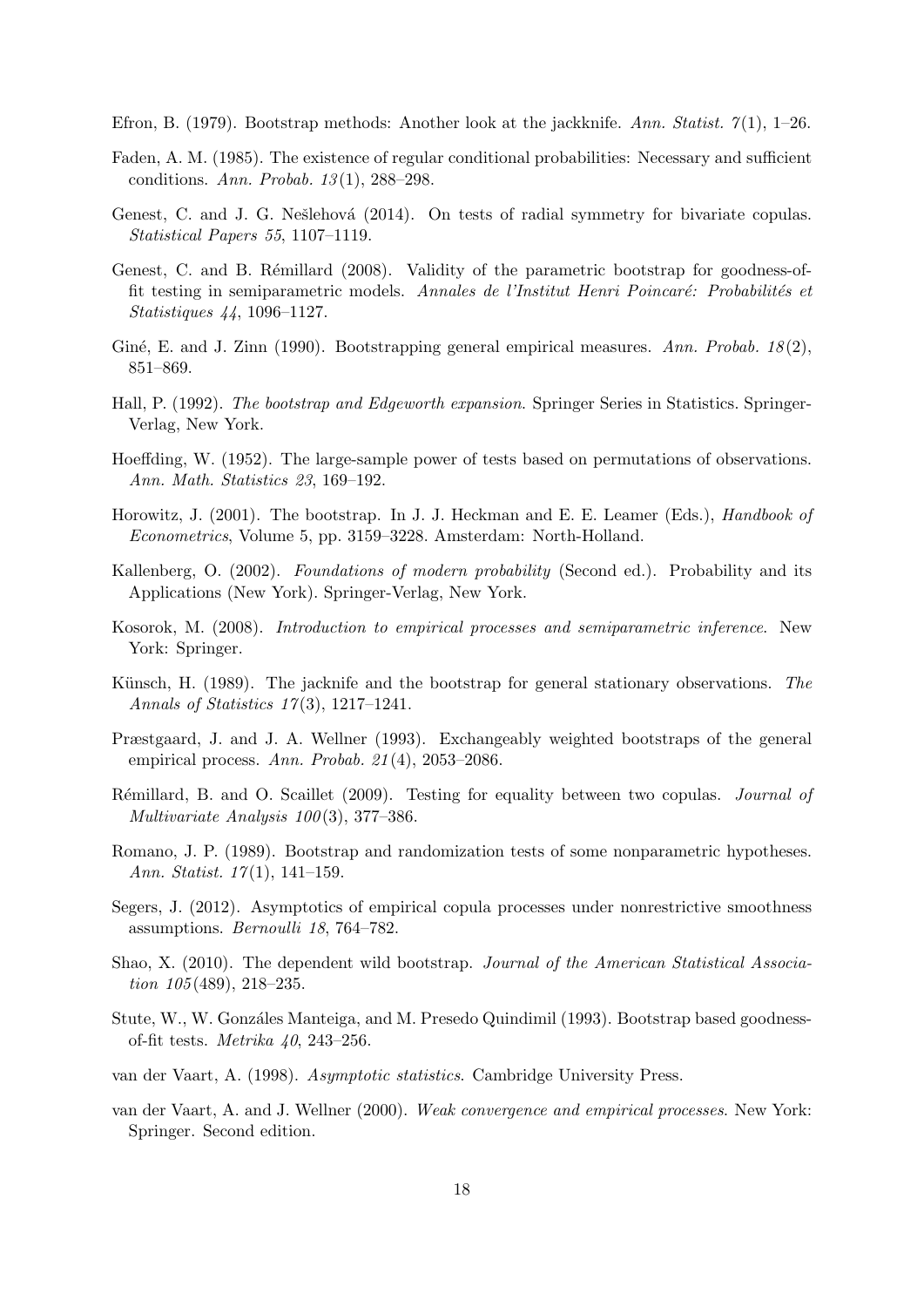# Supplementary material for "A note on conditional versus joint unconditional weak convergence in bootstrap consistency results"

Axel Bücher<sup>[1](#page-18-0)</sup> and Ivan Kojadinovic<sup>[2](#page-18-1)</sup>

February 6, 2022

#### Abstract

This supplementary material contains the proofs of Lemmas [2.4](#page-5-0) and [2.5.](#page-5-1)

### A Proof of Lemma [2.4](#page-5-0)

**Lemma [2.4.](#page-5-0)** Suppose that  $(\mathbb{D}, d)$  is a separable metric space and let  $P_{\alpha}$  be a net of probability measures on  $(\mathbb{D}, \mathcal{D})$ , where  $\mathcal{D}$  denotes the Borel sigma field. Then  $P_{\alpha} \rightsquigarrow P$  if and only if  $d_{\text{BL}}(P_\alpha, P) \to 0$ . If  $\mathbb{D} = \mathbb{R}^d$  and if the d.f. of P is continuous, we also have equivalence to  $d_K(P_\alpha, P) \to 0.$ 

*Proof.* The assertion for  $\mathbb{D} = \mathbb{R}^d$  and if the d.f. of P is continuous is, up to a slight generalization to nets, Lemma 2.11 in [van der Vaart](#page-17-2) [\(1998\)](#page-17-2). The general case is, again up to a generalization to nets, Theorem 11.3.3 in [Dudley](#page-16-7) [\(2002\)](#page-16-7). Since we will need arguments from the latter proof in the proof of Lemma [2.5](#page-5-1) below, we reproduce them for completeness.

We start by proving the claim under the additional assumption that  $(\mathbb{D}, d)$  is complete. By Ulam's Theorem (see, e.g., Theorem 1.3 in [Billingsley,](#page-16-8) [1999\)](#page-16-8), the measure  $P$  is tight. Hence, for any given  $\varepsilon > 0$ , we can find a compact set K in  $(\mathbb{D}, d)$  such that  $P(K) > 1 - \varepsilon$ . Let  $K^{\varepsilon} = \{x \in \mathbb{D} : d(x, y) < \varepsilon \text{ for some } y \in K\}$  denote the  $\varepsilon$ -enlargement of K. Furthermore, consider the function  $g(x) = \max\{1 - d(x,K)/\varepsilon, 0\}$ ,  $x \in \mathbb{D}$ , and note that g is Lipschitz continuous and satisfies  $1_K \leq g \leq 1_{K^{\varepsilon}}$ . As a consequence of the Portmanteau Theorem (see, e.g., Theorem 1.3.4 in [van der Vaart and Wellner,](#page-17-5) [2000\)](#page-17-5), we obtain that

$$
\liminf P_{\alpha}(K^{\varepsilon}) \ge \liminf \int g dP_{\alpha} \ge \int g dP \ge P(K) > 1 - \varepsilon.
$$

Next, consider the space  $\mathcal{F}_K$  of functions  $h = f|_K : K \to [-1,1]$  with  $f \in BL_1(\mathbb{D})$ . It can be verified that  $\mathcal{F}_K$  is equicontinuous and bounded, whence, by the Arzelá–Ascoli theorem,  $\mathcal{F}_K$ is relatively compact in the Banach space  $(C(K), \|\cdot\|_{\infty})$ . Relative compactness in a complete metric space is equivalent to total boundedness, so we can find functions  $f_1, \ldots, f_m \in \mathcal{F}_K$  such that, for any  $f \in \mathcal{F}_K$ , there exists  $f_j$  with  $\sup_{x \in K} |f(x) - f_j(x)| < \varepsilon$ . As a consequence, by Lipschitz continuity of f and  $f_i$  on  $\mathbb{D}$ , we have

$$
\sup_{x \in K^{\varepsilon}} |f(x) - f_j(x)| < 3\varepsilon.
$$

<span id="page-18-0"></span> $1Ruhr$ -Universität Bochum, Fakultät für Mathematik, Universitätsstr. 150, 44780 Bochum, Germany. E-mail: axel.buecher@rub.de

<span id="page-18-1"></span> $2\text{CNRS }$  / Université de Pau et des Pays de l'Adour, Laboratoire de mathématiques et applications – IPRA, UMR 5142, B.P. 1155, 64013 Pau Cedex, France. E-mail: ivan.kojadinovic@univ-pau.fr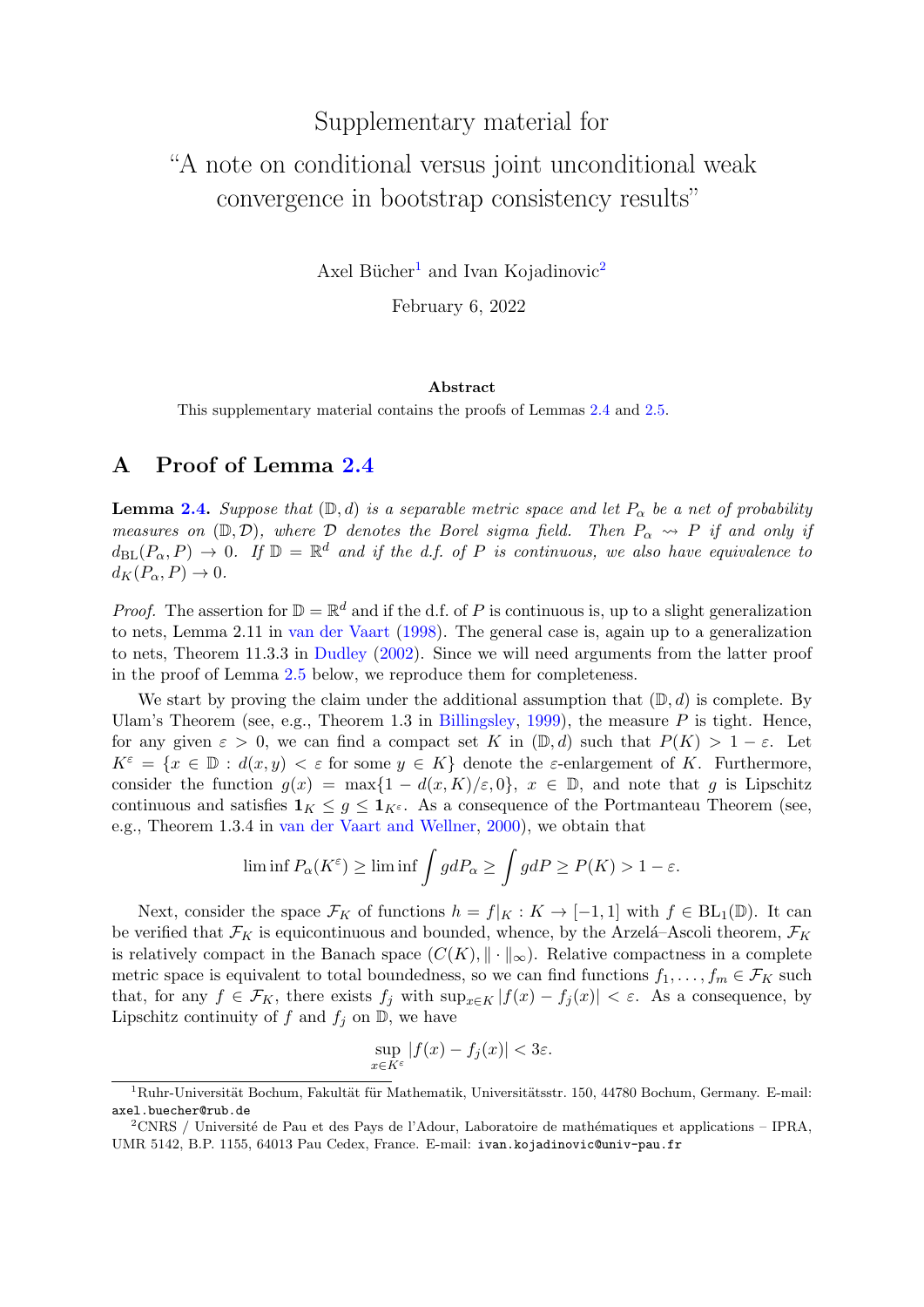Finally, assembling bounds obtained so far, we obtain that, for any  $f \in BL_1(\mathbb{D})$ ,

$$
\begin{aligned}\n\left| \int f d(P_{\alpha} - P) \right| &= \left| \int (f - f_j) d(P_{\alpha} - P) + \int f_j d(P_{\alpha} - P) \right| \\
&\leq \int \left| f - f_j \right| dP_{\alpha} + \int \left| f - f_j \right| dP + \left| \int f_j d(P_{\alpha} - P) \right| \\
&\leq \int_{K^{\varepsilon}} \left| f - f_j \right| dP_{\alpha} + 2P_{\alpha} \{ (K^{\varepsilon})^c \} + \int_K \left| f - f_j \right| dP + 2P(K^c) + \left| \int f_j d(P_{\alpha} - P) \right| \\
&\leq 3\varepsilon + 2\varepsilon + \varepsilon + 2\varepsilon + \max_{j=1}^{m} \left| \int f_j d(P_{\alpha} - P) \right|\n\end{aligned}
$$

for sufficiently large  $\alpha$ . The Portmanteau Theorem implies that that maximum on the righthand side converges to 0. The assertion follows since  $\varepsilon > 0$  was arbitrary.

Finally, the case where  $\mathbb D$  is not complete can be treated analogously by passing to the completion of D; see, e.g., [Dudley](#page-16-7) [\(2002\)](#page-16-7).

#### B Proof of Lemma [2.5](#page-5-1)

**Lemma [2.5.](#page-5-1)** Suppose that  $(D,d)$  is a separable metric space and let  $(\hat{P}_{\alpha})_{\alpha}$  denote a net of random probability measures on  $(\mathbb{D}, \mathcal{D})$  defined on a probability space  $(\Omega, \mathcal{A}, \mathbb{P})$ . Then,

<span id="page-19-0"></span>
$$
\int f d\hat{P}_{\alpha} \stackrel{\mathbb{P}}{\rightarrow} \int f dP \tag{B.1}
$$

for any f bounded and Lipschitz continuous if and only if  $d_{BL}(\hat{P}_{\alpha}, P) \to 0$  in probability. Further,  $d_{BL}(\hat{P}_{\alpha}, P)$ , considered as a map from  $\Omega$  to  $\mathbb{R}$ , is measurable.

If  $\mathbb{D} = \mathbb{R}^d$  and if the d.f. of P is continuous, then [\(B.1\)](#page-19-0) is also equivalent to  $d_K(\hat{P}_\alpha, P) \to 0$ in probability, and  $d_K(\hat{P}_{\alpha}, P)$  is measurable as well.

*Proof.* We only consider the case where  $\mathbb D$  is complete. For the general case, one can pass to the completion of D as mentioned in the proof of Lemma [2.4.](#page-5-0) Sufficiency follows from linearity of integrals, since any bounded Lipschitz function can be scaled to a function in  $BL_1(\mathbb{D})$ . Necessity follows by carefully following the proof of Lemma [2.4,](#page-5-0) which only made use of the fact that  $P_{\alpha} \rightarrow P$  implies  $\int f dP_{\alpha} \rightarrow \int f dP$  for all f bounded and Lipschitz continuous. More precisely, let  $\delta > 0$  and  $\eta > 0$ . We need to show that  $\mathbb{P}(d_{\text{BL}}(\hat{P}_{\alpha}, P) > \delta) < \eta$  for all sufficiently large  $\alpha$ . Let  $\varepsilon = \delta/11$ . Choose  $K = K(\varepsilon)$  and, subsequently, the functions  $g, f_1, \ldots, f_m$  as in the proof of Lemma [2.4.](#page-5-0) By assumption, we have  $\mathbb{P}(A_{\alpha}) < \eta$  for all sufficiently large  $\alpha$ , where

$$
A_{\alpha} = \Big\{ \max \big\{ \big| \int gd(\hat{P}_{\alpha} - P) \big|, \big| \int f_1 d(\hat{P}_{\alpha} - P) \big|, \ldots, \big| \int f_m d(\hat{P}_{\alpha} - P) \big| \big\} > \varepsilon \Big\}.
$$

On the event  $A^c_\alpha$ , we can verify that  $\hat{P}_\alpha(K^{\varepsilon}) > 1 - 2\varepsilon$  and subsequently follow the proof of Lemma [2.4](#page-5-0) to establish that  $\sup_{f \in BL_1} | \int f d(\hat{P}_{\alpha} - P) | \leq 11 \varepsilon = \delta$  for sufficiently large  $\alpha$ , which implies the assertion.

Let us next prove measurability of  $d_{BL}(\hat{P}_{\alpha}, P)$ . Choose a countable dense subset S of D. Let  $H$  denote the set of all real-valued functions on  $D$  of the form

$$
h(x) = q \max\{1 - pd(x, s), 0\}, \quad x \in \mathbb{D},
$$

where  $s \in S$ ,  $p, q \in \mathbb{Q} \cap [0, \infty)$  with  $q \leq 1$  and  $pq \leq 1$ . Note that that H is a countable subset of  $BL_1(\mathbb{D})$ , and that any nonnegative function  $f \in BL_1(\mathbb{D})$  can be written as

<span id="page-19-1"></span>
$$
f(x) = \sup\{h(x) : h \le f, h \in \mathcal{H}\}.
$$
 (B.2)